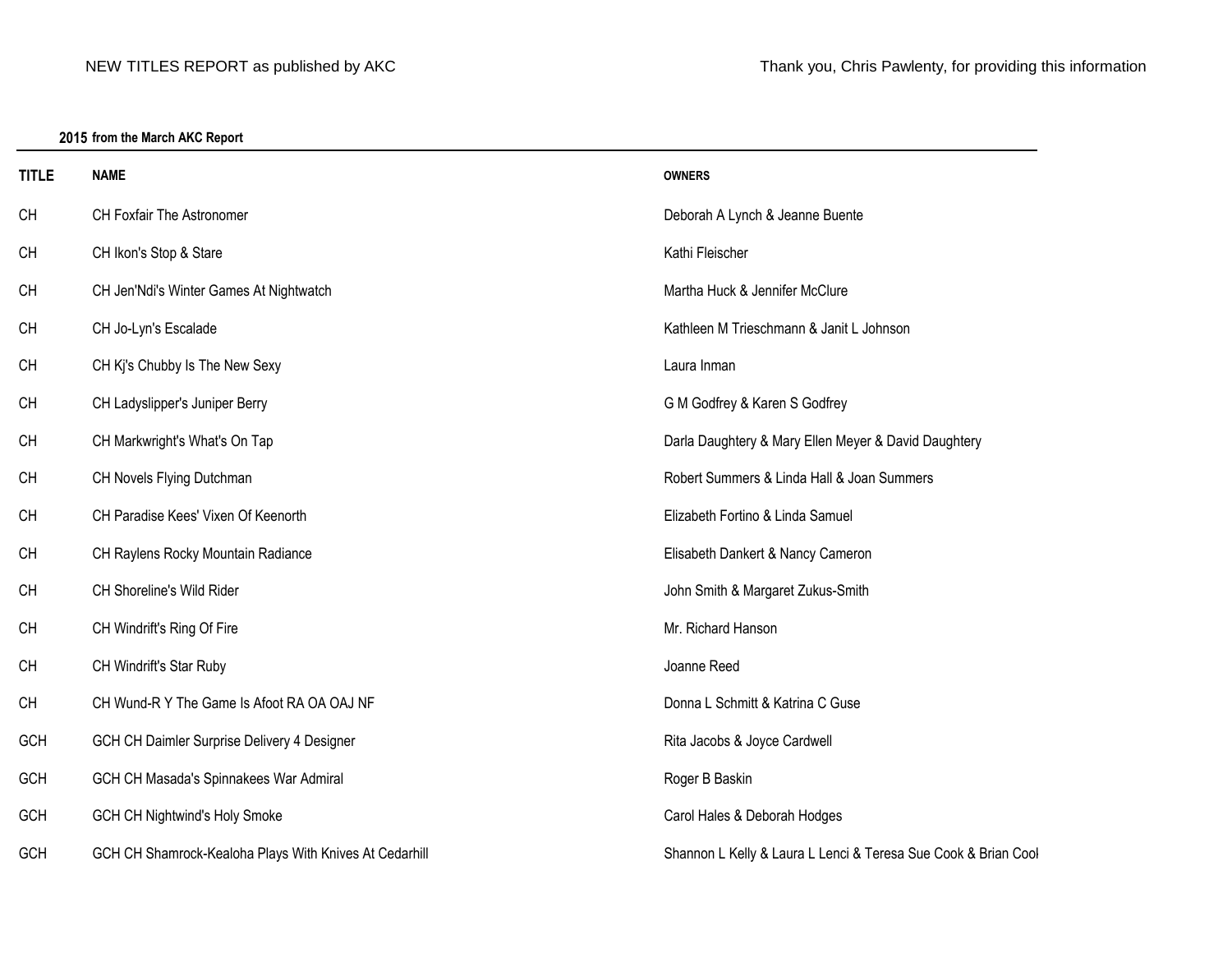| CD          | Covenants Dashing Casanova CD RN MX MXB MXJ MJB NJP XF                                                                                        | Fran D'Amico & Patricia Ferguson & Anita Houchins |
|-------------|-----------------------------------------------------------------------------------------------------------------------------------------------|---------------------------------------------------|
| CD          | CH Kj's Live-A-Little CD OA OAJ                                                                                                               | <b>Shirley Kilpatrick</b>                         |
| <b>CDX</b>  | CH Owenbriar's Incredible Journey CDX                                                                                                         | Denise Arway                                      |
| UD          | CH Wyndspell Live Wire II UD                                                                                                                  | Marion Crain                                      |
| <b>PCDX</b> | CH Odyssey's Angel Incognito CD PCDX RE OA AXJ OF                                                                                             | Sue Ellen Cassiday                                |
| <b>RA</b>   | Keesridge The Essence Of Zivah RA                                                                                                             | Amanda Lougheed                                   |
| <b>RA</b>   | Sylvan Stitches A Dream RA THDN CGC                                                                                                           | Ann Elders                                        |
| <b>RAE</b>  | CH Wyndjamr's Storm Front RAE                                                                                                                 | Richard Ward & Mary Ward                          |
| <b>NA</b>   | GCH CH Stardust's Formal Affair NA NAJ CGC                                                                                                    | Sonya Anton                                       |
| <b>MX</b>   | CH Ki's Speed Date BN RN MX MXJ NAP NJP OF                                                                                                    | Laura Inman                                       |
| <b>MXB</b>  | Afkee's Berberella MX MXB MXJ MJB MXF T2B                                                                                                     | Lexie E Billman                                   |
| <b>MXB</b>  | Duncan MX MXB MXJ MJB OF T2B                                                                                                                  | Jessica Houghton & Francis Kelly                  |
| <b>MXB</b>  | Imagine The Road To Success MX MXB MXJ MJB                                                                                                    | Carolyn Schaldecker & Vernon Schaldecker          |
| MXG2        | CH MACH5 Paradise Kees' Alotta Colada UD MXG2 MJG2                                                                                            | <b>Shirley Kilpatrick</b>                         |
| MXG2        | MACH6 Shoreline's Ruff N Tuff RE MXG2 MJC2 OF                                                                                                 | Jocelyn Tipple & Tawn Sinclair                    |
| <b>MXP</b>  | Foxfair Counterpoint MXP MJP NFP                                                                                                              | Sherilyn K Solanick & John R Samuel               |
| MXP4        | Rodney Harold Rufus UD RAE2 MX MXB MXJ MXP4 MXPB MJP2 MJPB OF<br>CH MACH2 PACH Afkee's Undercover Angel RN MXS2 MJB2 MXP9 MXPG MJP6 MJPS PAX2 | Elizabeth Strick                                  |
| MXP9        | MXF MFS TQX MFP MFPS TQXP T2BP2                                                                                                               | Lexie E Billman                                   |
| OAJ         | GCH CH Skyline's Path Of Least Resistance OA OAJ NF                                                                                           | Stacey M Cromer Berman & Gregg S Berman           |
| <b>OJP</b>  | Winnie CDX BN NA NAJ OAP OJP                                                                                                                  | Diane C. Jothen                                   |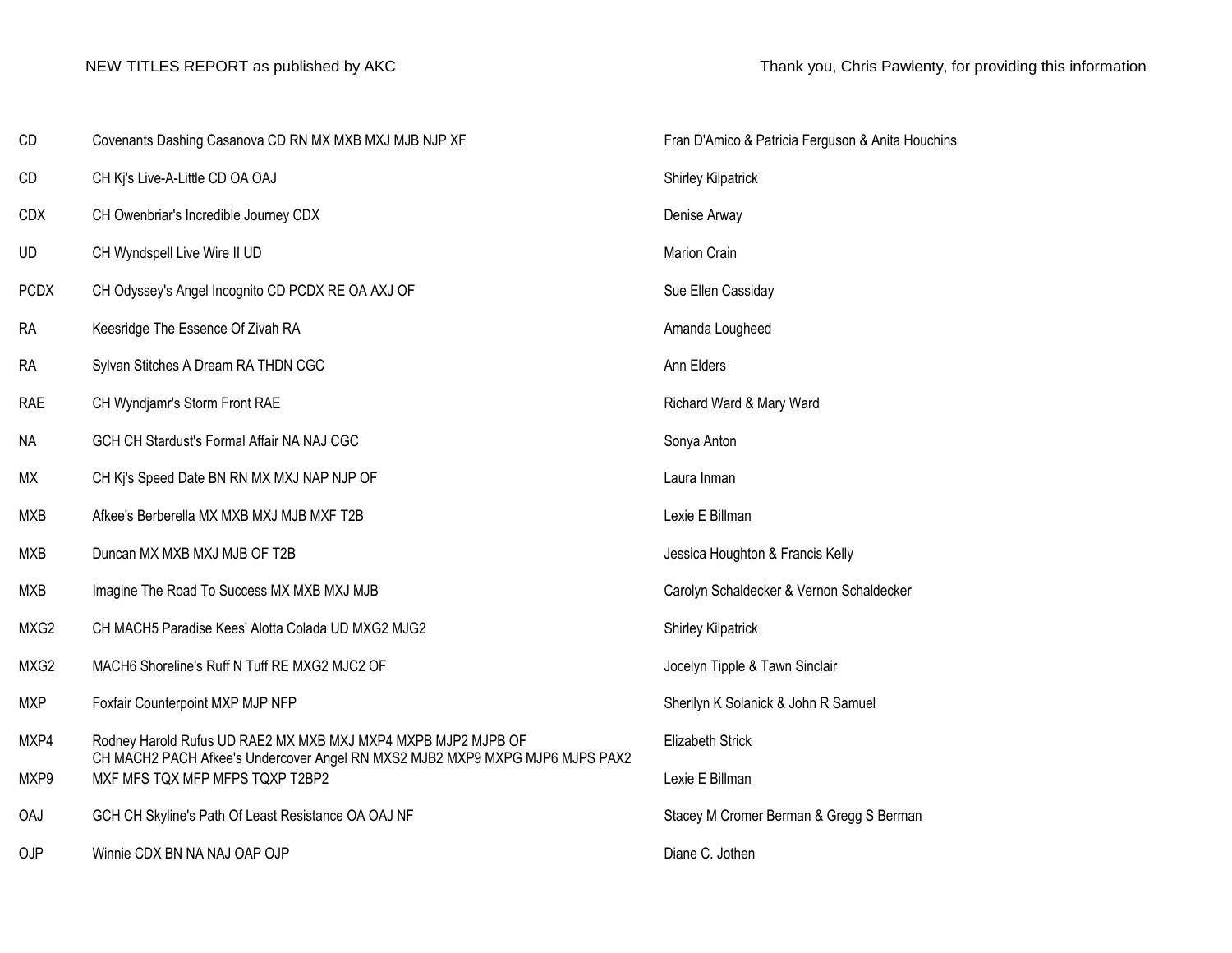| <b>MJB</b>        | Imagine The Road To Success MX MXJ MJB                                                                                               | Carolyn Schaldecker & Vernon Schaldecker         |
|-------------------|--------------------------------------------------------------------------------------------------------------------------------------|--------------------------------------------------|
| <b>MJB</b>        | GCH CH Shoreline's Way Too Tuff CD BN RAE MX MXJ MJB T2B                                                                             | Robyn M Mcnutt & Tawn Sinclair & Blaine E Mcnutt |
| <b>MJG</b>        | MACH Resq's Ruger 514 MXS MJG XF T2B                                                                                                 | Mrs. Shelley Durbak & Mr. Joseph Durbak          |
| MJC3              | MACH9 Sherwood's Selah MXG3 MJC3 MXF TQX T2B2<br>GCH CH MACH12 Shoreline's Tuff Act To Follow VCD3 VER RAE2 MXG4 MJB5 MXF MFB TQX    | Ms. Kimberly D Smith                             |
| MJB <sub>5</sub>  | T <sub>2</sub> B                                                                                                                     | Tawn Sinclair & John Sinclair                    |
| <b>MJP</b>        | CH Shoreline Guinness For Barkee CD BN RAE MX MXJ MXP MJP                                                                            | Robyn M Mcnutt & Tawn Sinclair & Blaine E Mcnutt |
| MJP2              | MACH3 Covenant High Priestess CD RE MXG MJB2 MXP MJP2 XF                                                                             | Frances D'Amico & Patricia Ferguson              |
| MJP6              | Kimar's Prime Time In Sprookje MXP3 MXPB MJP6 MJPS NFP                                                                               | Sherilyn Solanick & John R Samuel                |
| <b>OFP</b>        | Foxfair Counterpoint MXP MJP OFP                                                                                                     | Sherilyn K Solanick & John R Samuel              |
| MACH <sub>3</sub> | CH MACH3 Skyline's Isabella The Ball MXG MJC                                                                                         | Ruth Thompson                                    |
| MACH <sub>6</sub> | CH MACH6 Traleigh Kj Elektralyte CD RN MXG2 MJB3 OF<br>CH MACH2 PACH2 Afkee's Undercover Angel RN MXS2 MJB2 MXP9 MXPG MJP6 MJPS PAX2 | Emily Taggart & Kristen Dowd                     |
| PACH <sub>2</sub> | MXF MFS TQX MFP MFPS TQXP T2BP2                                                                                                      | Lexie E Billman                                  |
| T <sub>2</sub> B  | CH Keepsake Firestarter VCD2 UD VER RE MX MXJ MJB XF T2B                                                                             | Jean Munger                                      |
| <b>T2B5</b>       | MACH Winsome's Raising The Bar MXS MJS OF T2B5                                                                                       | Kristine M Arnds                                 |
| <b>RATN</b>       | Kameo's B My Imagination BN RN NAP NJP RATN CGC                                                                                      | Laura Inman                                      |
| <b>RATN</b>       | CH Ladyslipper's Top Hat And Tail AX AXJ RATN CGC                                                                                    | Karen Sheahan & Karen S Godfrey & G M Godfrey    |
| <b>RATN</b>       | Seacrest Bebopreboprhubarbpie CD RE OA AXJ THD RATN                                                                                  | Karen Sheahan                                    |
| <b>RATO</b>       | Seacrest Bebopreboprhubarbpie CD RE OA AXJ THD RATO                                                                                  | Karen Sheahan                                    |
|                   | 2015 from the April AKC Report                                                                                                       |                                                  |

**TITLE NAME OWNERS**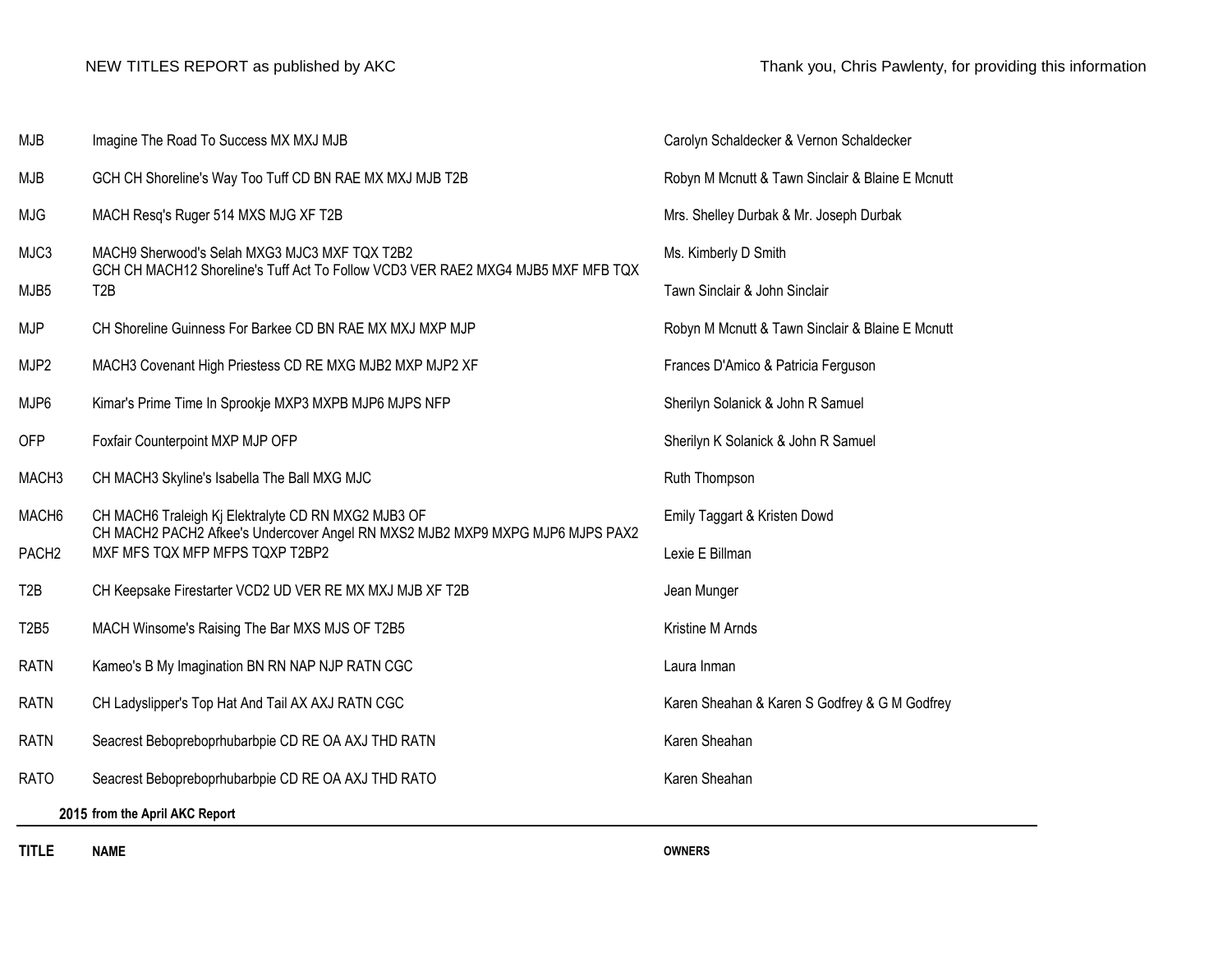| <b>CH</b>  | CH Allante's Wicked Decadence                                  | Jeri Caldwell                                      |
|------------|----------------------------------------------------------------|----------------------------------------------------|
| <b>CH</b>  | CH Jen'Ndi's Catching Fire                                     | Diane Wright & Jennifer McClure                    |
| <b>CH</b>  | CH Nadira Sumbarsky Pramen                                     | Cindy Clingerman                                   |
| <b>CH</b>  | CH Nytsky's Lytning Strykes At Kimar                           | Lisa O'Dellick                                     |
| <b>CH</b>  | CH Silverbear Callme Irresistible                              | Sharon Miller                                      |
| <b>CH</b>  | CH Trumpet's Bottoms Up!                                       | Bonnie Bell Bond & Beverly Bell & Brenda Bell      |
| GCH        | GCH CH Jen'Ndi's Game Of Purrception                           | Jennifer McClure                                   |
| GCH        | GCH CH Masada's Legend Of Goldikova                            | Deanna Cox                                         |
| GCH        | GCH CH Wyndjamr's Lady Corsair                                 | Daniel L Dutton & Robin Skinner & Anita M Williams |
| OM1        | Wyndspell Benchmark UD OM1 BN GN GO RN OA OAJ                  | Mrs. Lila M Dann                                   |
| <b>NA</b>  | CH Foxfair The Astronomer NA NAJ                               | Deborah A Lynch & Jeanne Buente                    |
| МX         | Daimler's Too Hot To Handle CDX MX AXJ                         | Mrs. Joy-Ann Pool                                  |
| <b>MXB</b> | CH Foxfair Audacious BN RE MX MXB MXJ                          | Deborah A Lynch & Jeanne Buente                    |
| <b>MXB</b> | CH Wund-R Y Theres No Crying In Baseball MX MXB MXJ MJB        | Emily Taggart & Harold Taggart                     |
| <b>MXG</b> | GCH CH MACH Shoreline's Tuff Enuf VCD2 BN RAE MXG MJG MXF T2B2 | Tawn Sinclair & Pia Paulsen                        |
| MXB3       | MACH5 Tasmanian Tiki MXB3 MJS3 OF T2B3                         | Marsha Yaeger                                      |
| <b>MXP</b> | Afkee's Berberella MX MXB MXJ MJB MXP MXF T2B                  | Lexie E Billman                                    |
| MXP2       | MACH3 Covenant High Priestess CD RE MXG MJB2 MXP2 MJP2 XF      | Frances D'Amico & Patricia Ferguson                |
| <b>NAJ</b> | CH Allante's Ocean De Lumiere NAJ CGC                          | Julie North & Jason North                          |
| <b>NAJ</b> | GCH CH Allante's Politically Correct NAJ CGC                   | Julie North & Jay North                            |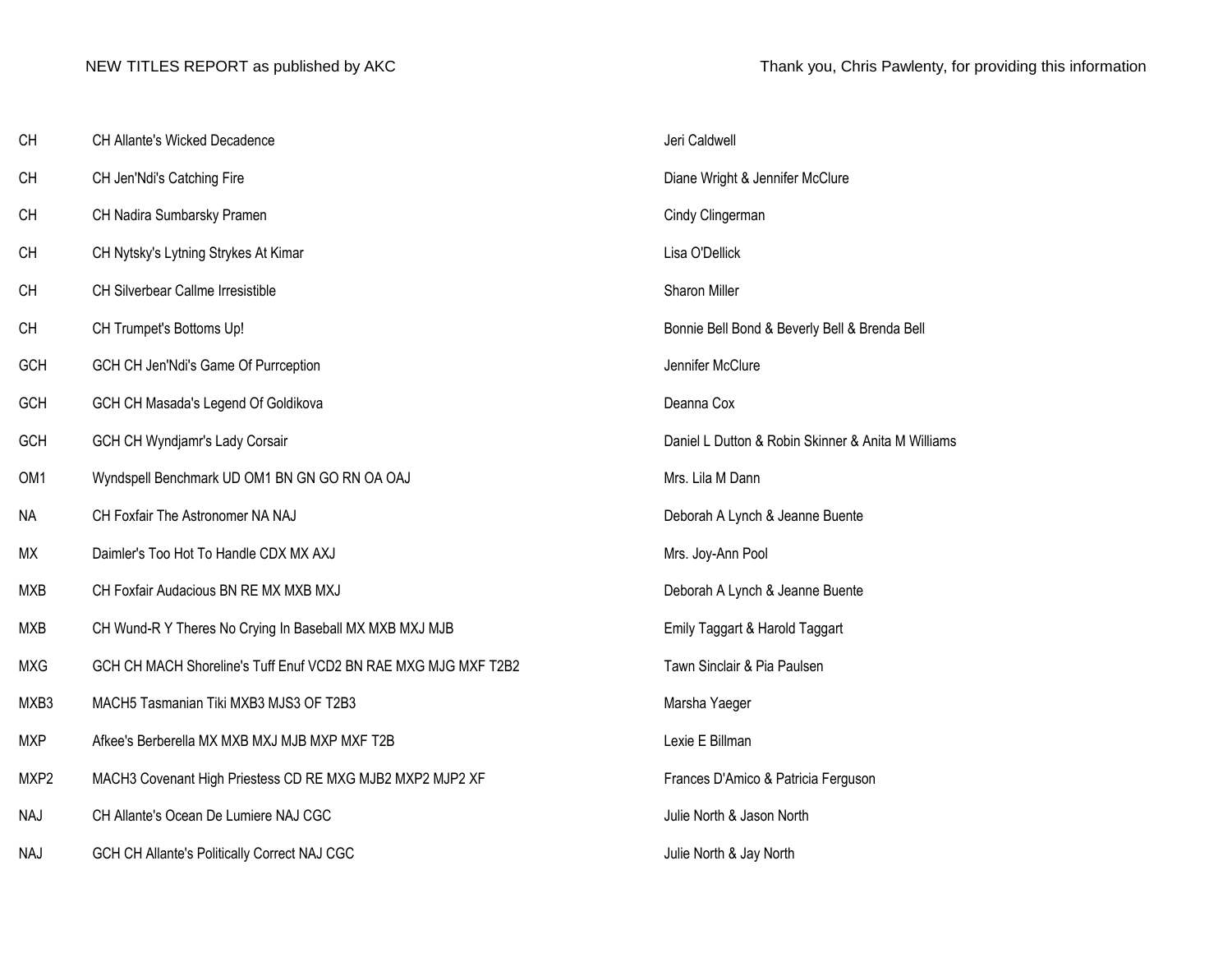| <b>NAJ</b>        | CH Foxfair The Astronomer NA NAJ                                                                                                         | Deborah A Lynch & Jeanne Buente                            |
|-------------------|------------------------------------------------------------------------------------------------------------------------------------------|------------------------------------------------------------|
| <b>NAJ</b>        | Kidkees Make No Mistake RN NAJ CGC                                                                                                       | Kathy Gray                                                 |
| <b>OAJ</b>        | Novel's New Tricks NA OAJ                                                                                                                | Linda Hall & Sueanne Nelson & Barbara Cobean & Gerald Hall |
| <b>AXJ</b>        | Vandys Titania UD GN GO RE AX AXJ                                                                                                        | Barbara Eng & Carole Henry                                 |
| <b>MXJ</b>        | Keepsake He'Ll Blow You Away MX MXJ XF                                                                                                   | Beth Godwin                                                |
| <b>MJB</b>        | CH Foxfair Audacious BN RE MX MXB MXJ MJB                                                                                                | Deborah A Lynch & Jeanne Buente                            |
| <b>MJS</b>        | Rainkees Sweeterned By Shamrock RN MX MXB MXJ MJS XF                                                                                     | Sue Ritchie & Christine D Maxfield                         |
| <b>MJC</b>        | MACH Keepsake Hot As A Pistol MXG MJC XF T2B CAX2                                                                                        | Mary Kay Keenan                                            |
| <b>MJC</b>        | MACH2 Sonata's Start Your Engines CD RE MXC MJC XF T2B                                                                                   | Mary Beth Wajda                                            |
| MJB <sub>2</sub>  | MACH Afkee's Mistress Of The Dark RN MXC MJB2 XF T2B<br>GCH CH MACH3 Parrkees Perpetual Motion At Shoreline CDX RAE MXC MJG2 MXF MFB TQX | Lexie E Billman                                            |
| MJG2<br>T2B2      |                                                                                                                                          | Patricia Voyles & Tawn Sinclair & Eileen A Parr            |
| <b>MJP</b>        | MACH2 Covenant Rising Sun CD RAE MXG MJG MJP MXF                                                                                         | Patricia Ferguson & Frances D'Amico                        |
| MJP2              | CH Nightwind Mighty Mac MX MXJ MXP MJP2                                                                                                  | Michael J Coates Jr.                                       |
| XF                | Keepsake He'Ll Blow You Away MX MXJ XF                                                                                                   | Beth Godwin                                                |
| <b>MACH</b>       | MACH Covenants Connect The Dots RN MXB MJB XF                                                                                            | Patricia Ferguson & Frances D'Amico                        |
| <b>MACH</b>       | MACH Keepsake Hot As A Pistol MXG MJC XF T2B CAX2                                                                                        | Mary Kay Keenan                                            |
| MACH <sub>8</sub> | MACH8 Rainkees He's Got Razzmatazz CD RE MXB3 MJS3 MXF MFS TQX T2B2                                                                      | Beth Godwin                                                |
| PACH              | PACH Kimar's Prime Time In Sprookje MXP3 MXPB MJP6 MJPS PAX NFP                                                                          | Sherilyn Solanick & John R Samuel                          |
| PAX               | PACH Kimar's Prime Time In Sprookje MXP3 MXPB MJP6 MJPS PAX NFP                                                                          | Sherilyn Solanick & John R Samuel                          |
| <b>PAX</b>        | Rodney Harold Rufus UD RAE2 MX MXB MXJ MXP4 MXPB MJPB PAX OF                                                                             | Elizabeth Strick                                           |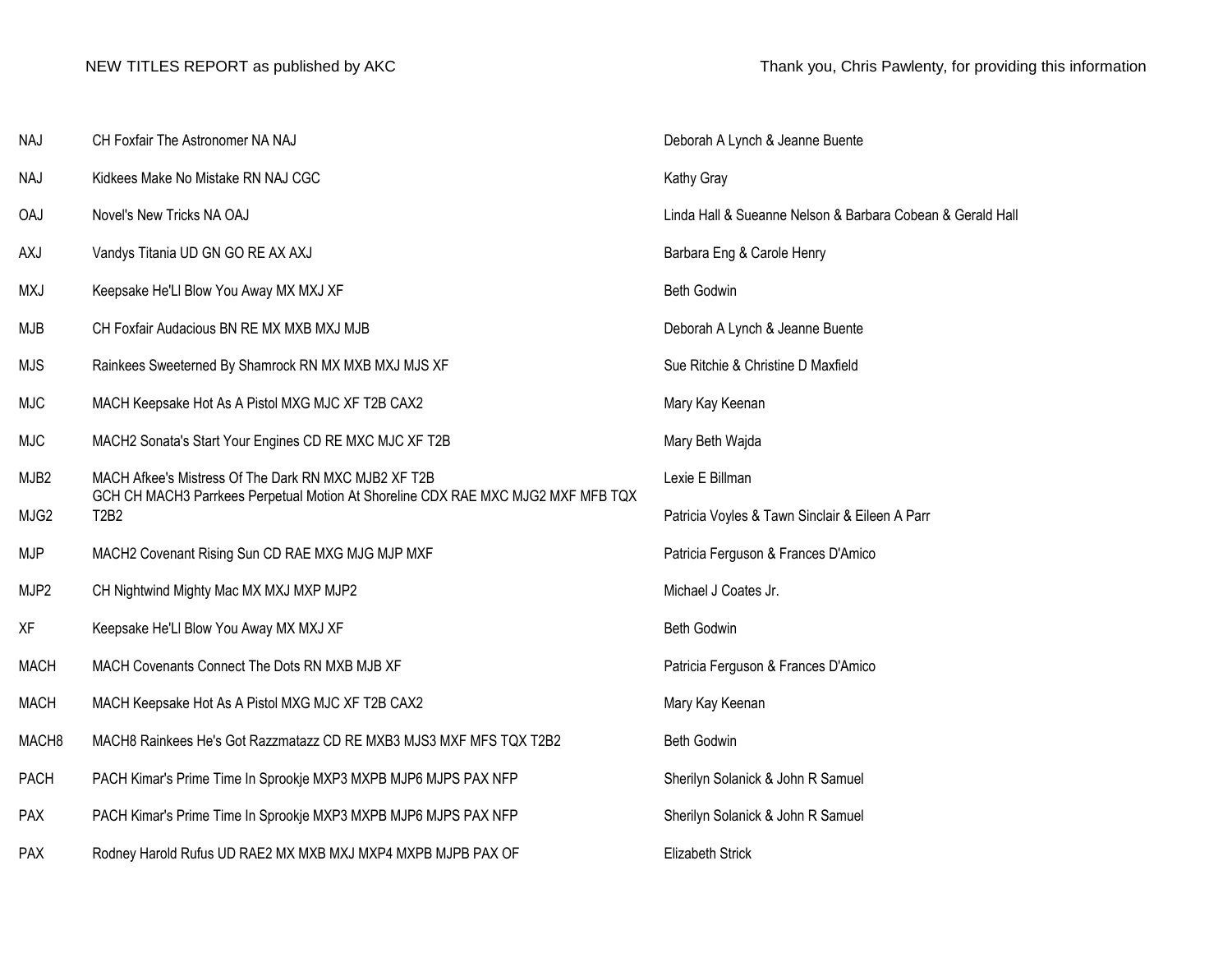| CGC          | CH Daimler's Truly Top Secret CDX RE MX MXS MXJ MJC XF T2B CGC | Sue Ellen Cassiday & John Cassiday                      |
|--------------|----------------------------------------------------------------|---------------------------------------------------------|
| CGC          | Hallelujah Amen Katie CD RE OA OAJ CGC                         | Sue Ellen Cassiday & John Cassiday                      |
| CGC          | CH Hallelujah's Canon Amen CD RE OA AXJ XF CGC                 | Sue Ellen Cassiday & John Cassiday                      |
| <b>CGCA</b>  | Baxter Von Bark CGCA                                           | Patricia Stolte                                         |
|              | 2015 from the May AKC Report                                   |                                                         |
| <b>TITLE</b> | <b>NAME</b>                                                    | <b>OWNERS</b>                                           |
| <b>CH</b>    | CH Coaster Kees Pounce And Bounce BN RAE OA AXJ                | Carol Blair & Stu Blair                                 |
| <b>CH</b>    | CH Darkenwald 'Nspire The Chase                                | Suzette Lefebvre & Ron Lefebvre                         |
| <b>CH</b>    | CH Jenndi's It's All Fair Game For Stardust                    | Mrs. Sonya Lynn Anton & Mrs. Jennifer McClure           |
| <b>CH</b>    | CH Keesforever Nuttin For Xmas-Surpriz                         | Carolyn Ostransky & Edward Ostransky                    |
| <b>CH</b>    | CH Ki's Dare To Dream                                          | Shannon Kelly & Brian Cook & Kristen Dowd & Teresa Cook |
| <b>CH</b>    | CH Shoreline's Hangin' Tuff OA MXJ MJB                         | Edith Tipple & Tawn Sinclair & Jocelyn Tipple           |
| <b>CH</b>    | CH Showtyme Admiraal's Songs Ofthe Heart                       | Lori Hooper & Shannon De Bruin & Susan Woodliffe        |
| <b>CH</b>    | CH Wild Winds Tailor-Made Ferrari California                   | Bonnie M Hammond Brown & Hannah M Swan                  |
| GCH          | GCH CH Kimar's All About Me                                    | Kimberly Wallace-Schall & Mark Schall                   |
| <b>GCH</b>   | <b>GCH CH Shoreline's Winsome Without Limits</b>               | Maralou Burnham & Kristine Arnds                        |
| GCH          | <b>GCH CH Skyline's Purrsonal Selection</b>                    | Susan Cullen & Kristen Cullen D.V.M.                    |
| GCH          | GCH CH Vosdal's Victory Junction                               | Lanora I Madden & Cherrie A Treber                      |
| <b>GCH</b>   | GCH CH Wund-R Y Bases Loaded RN CGCA                           | David Malanick & Terri Van Schyndel & Angie Malanick    |
| CD           | Nightwind's Dancing Dutchman CD BN RE                          | <b>Elaine Dante</b>                                     |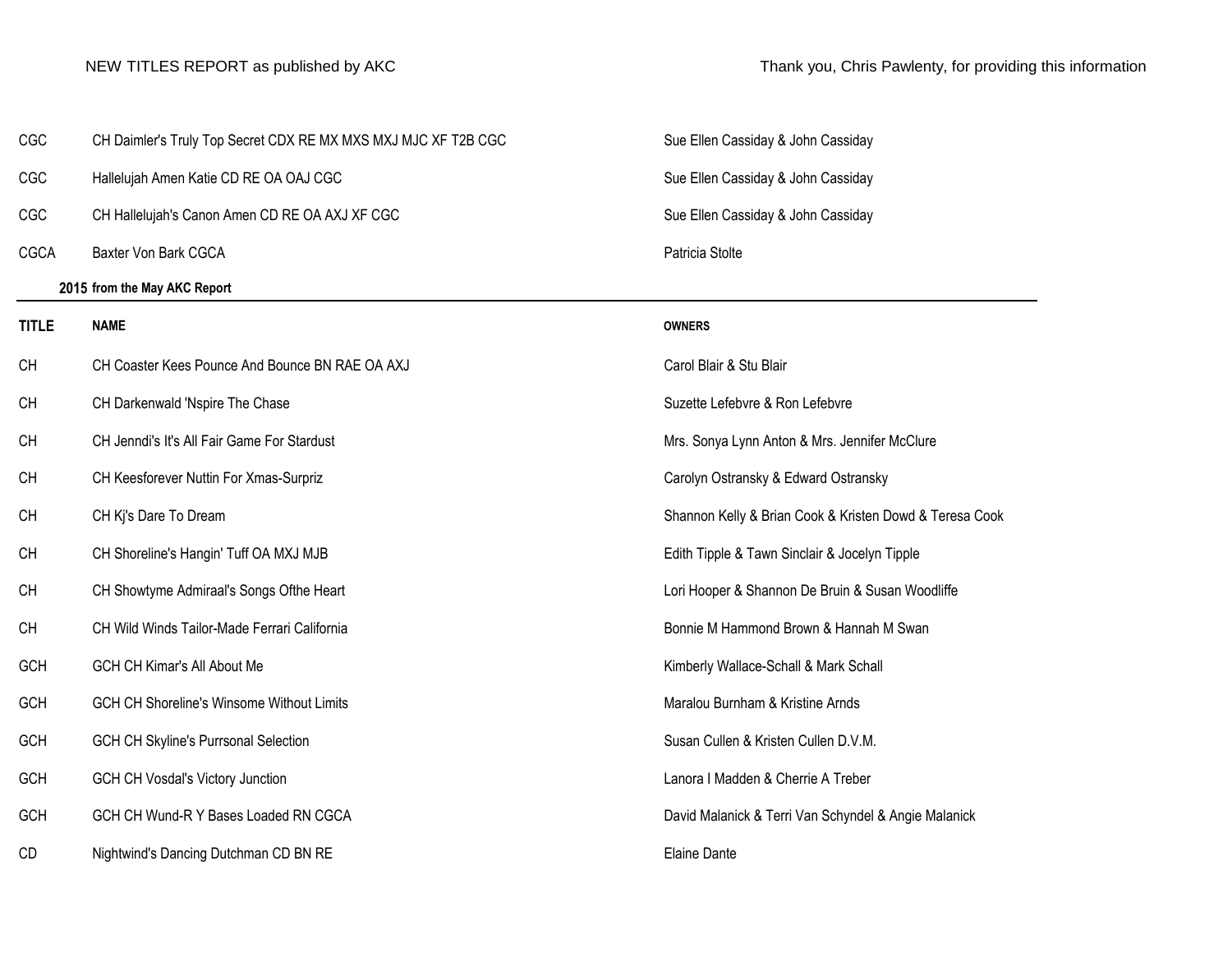| CD         | CH Sun-Kiss Uzetta CD BN RE                                                                                                              | Kathleen Bloden & Donna Williams & Ernest Williams         |
|------------|------------------------------------------------------------------------------------------------------------------------------------------|------------------------------------------------------------|
| <b>BN</b>  | Novels Never Ending Story 4 Ryndam BN RN                                                                                                 | Sueanne Nelson & Linda Hall & Barbara Cobean & Skip Nelson |
| GN         | CH Daimler Wynwood Rhythm N Blues CDX BN GN RAE OA OAJ NAP NJP NF                                                                        | Lois Albright                                              |
| GO         | CH Trumpet's Too Darn Hot CDX BN GO VER                                                                                                  | Bonnie Davis & Beth Blankenship                            |
| <b>VER</b> | Loki CDX VER OAP OJP                                                                                                                     | Diane C. Jothen                                            |
| <b>RN</b>  | Novel's New Tricks RN OA OAJ                                                                                                             | Linda Hall & Sueanne Nelson & Barbara Cobean & Gerald Hall |
| <b>RN</b>  | Novels Never Ending Story 4 Ryndam RN                                                                                                    | Sueanne Nelson & Linda Hall & Barbara Cobean & Skip Nelson |
| <b>RE</b>  | Ruttkay Freya RE                                                                                                                         | Ann Fowler                                                 |
| <b>RAE</b> | CH Cinderlad Barefoot In The Park BN RAE OA AXJ OF                                                                                       | Leslie Meyn & Patricia Tocalis                             |
| NA         | CH Allante's Ocean De Lumiere NA NAJ CGC                                                                                                 | Julie North & Jason North                                  |
| <b>NA</b>  | GCH CH Allante's Politically Correct NA NAJ NF CGC                                                                                       | Julie North & Jay North                                    |
| OA         | CH Allante's Ocean De Lumiere OA NAJ NF CGC                                                                                              | Julie North & Jason North                                  |
| 0A         | CH Kj's Livin Large BN RN OA OAJ NF                                                                                                      | Elizabeth Strick & Kristen Dowd                            |
| OA         | Novel's New Tricks OA OAJ                                                                                                                | Linda Hall & Sueanne Nelson & Barbara Cobean & Gerald Hall |
| OA         | Whiskees Caol IIa Floranfauna OA OAJ OF                                                                                                  | Kathy Winzer & Stephen Winzer                              |
| <b>MXB</b> | GCH CH Shoreline's Way Too Tuff CD BN RAE MX MXB MXJ MJB T2B                                                                             | Robyn M Mcnutt & Tawn Sinclair & Blaine E Mcnutt           |
| <b>MXC</b> | CH MACH Daimler's Summer Adventure UD RA MXC MJG XF<br>GCH CH MACH4 Parrkees Perpetual Motion At Shoreline CDX RAE MXB2 MJG2 MXF MFB TQX | Joy-Ann Pool                                               |
| MXB2       | T2B2<br>CH MACH2 PACH2 Afkee's Undercover Angel RN MXG2 MJB2 MXP9 MXPG MJP6 MJPS PAX2                                                    | Patricia Voyles & Tawn Sinclair & Eileen A Parr            |
| MXG2       | MXF MFS TQX MFP MFPS TQXP T2B T2BP2                                                                                                      | Lexie E Billman                                            |
| MXG2       | CH MACH6 Harem's Head Over Heels MXG2 MJC2 NF T2B                                                                                        | Emily Taggart & Harold Taggart                             |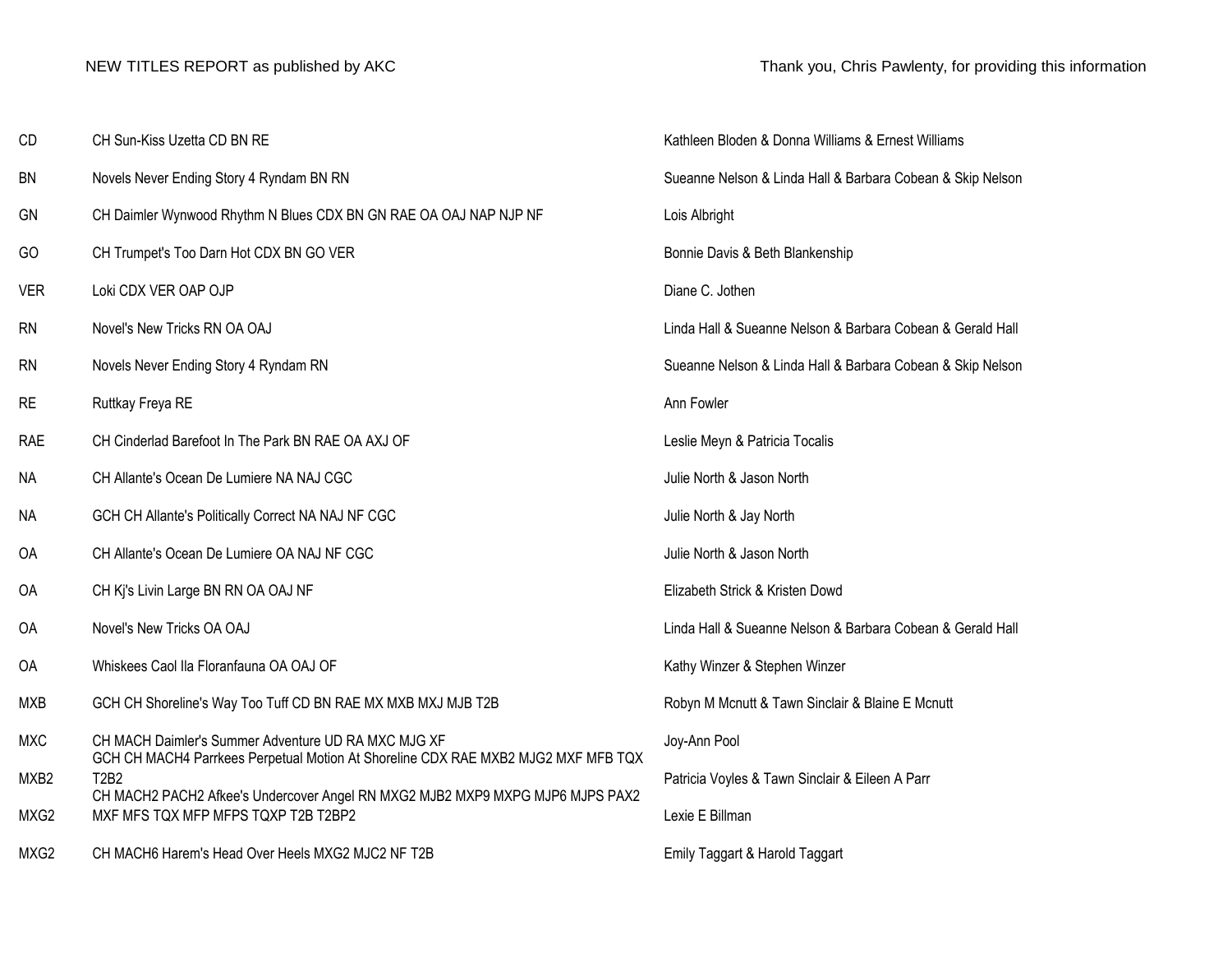| MXC3        | MACH10 Sherwood's Selah MXC3 MJC3 MXF TQX T2B2<br>GCH CH MACH12 Shoreline's Tuff Act To Follow VCD3 VER RAE2 MXC4 MJB5 MXF MFB TQX | Ms. Kimberly D Smith                |
|-------------|------------------------------------------------------------------------------------------------------------------------------------|-------------------------------------|
| MXC4        | T <sub>2</sub> B                                                                                                                   | Tawn Sinclair & John Sinclair       |
| <b>MXP</b>  | MACH2 Covenant Rising Sun CD RAE MXG MJG MXP MJP MXF                                                                               | Patricia Ferguson & Frances D'Amico |
| <b>MXP</b>  | MACH2 Trumpet's Kentucky Rain MXS MJC MXP MJP NF                                                                                   | Kay Vonnahme                        |
| <b>OAJ</b>  | CH Ki's Livin Large BN RN OA OAJ NF                                                                                                | Elizabeth Strick & Kristen Dowd     |
| <b>OAJ</b>  | Whiskees Caol Ila Floranfauna OA OAJ OF                                                                                            | Kathy Winzer & Stephen Winzer       |
| AXJ         | CH Kj's Live-A-Little CD OA AXJ                                                                                                    | <b>Shirley Kilpatrick</b>           |
| <b>MXJ</b>  | Daimler's Too Hot To Handle CDX MX MXJ                                                                                             | Mrs. Joy-Ann Pool                   |
| <b>MXB</b>  | Adonai's Star Attraction MX MXB MXJ MJB XF T2B CGC                                                                                 | Craig Josling & Judith Hintzman     |
| <b>MJS</b>  | CH Wund-R Y Theres No Crying In Baseball MX MXB MXJ MJS                                                                            | Emily Taggart & Harold Taggart      |
| <b>MJG</b>  | MACH Winsome's Raising The Bar MXS MJG OF T2B5                                                                                     | Kristine M Arnds                    |
| <b>MJC</b>  | CH MACH Jamynn's Onetoomany Coladas UD MXS MJC                                                                                     | <b>Shirley Kilpatrick</b>           |
| MJB3        | CH MACH6 Harem's Head Over Heels MXG2 MJB3 NF T2B                                                                                  | Emily Taggart & Harold Taggart      |
| MJG3        | MACH8 Rainkees He's Got Razzmatazz CD RE MXB3 MJG3 MXF MFG TQX T2B2                                                                | Beth Godwin                         |
| <b>MJP</b>  | MACH2 Trumpet's Kentucky Rain MXS MJC MJP NF                                                                                       | Kay Vonnahme                        |
| <b>NF</b>   | CH Allante's Ocean De Lumiere NA NAJ NF CGC                                                                                        | Julie North & Jason North           |
| <b>NF</b>   | GCH CH Allante's Politically Correct NAJ NF CGC                                                                                    | Julie North & Jay North             |
| <b>MXF</b>  | MACH Afkee's Mistress Of The Dark RN MXC MJB2 MXF T2B                                                                              | Lexie E Billman                     |
| <b>MFG</b>  | MACH8 Rainkees He's Got Razzmatazz CD RE MXB3 MJS3 MXF MFG TQX T2B2                                                                | <b>Beth Godwin</b>                  |
| <b>MACH</b> | CH MACH Wund-R Y Theres No Crying In Baseball MXB MJS                                                                              | Emily Taggart & Harold Taggart      |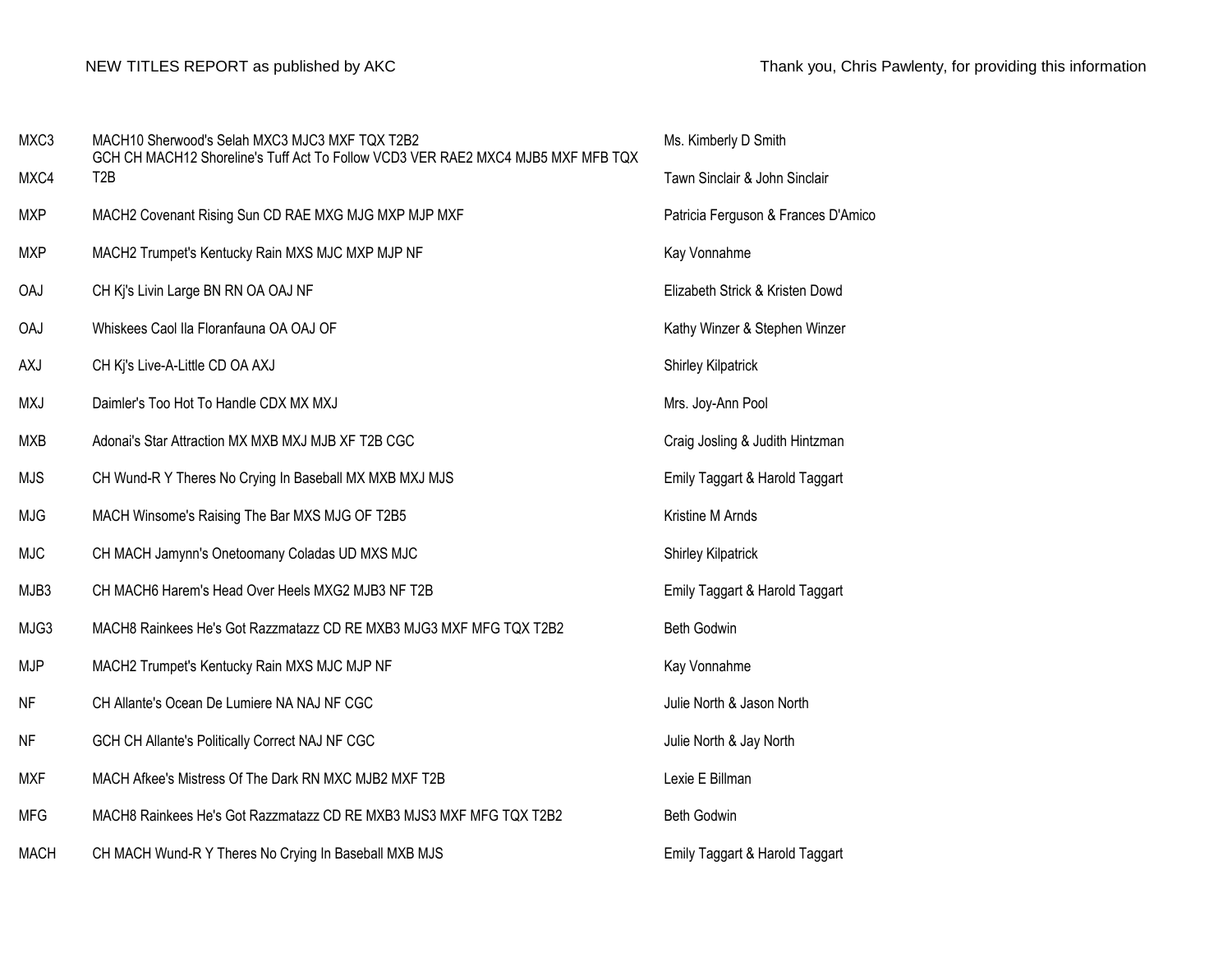| MACH4              | GCH CH MACH4 Parrkees Perpetual Motion At Shoreline CDX RAE MXB2 MJG2 MXF MFB TQX<br><b>T2B2</b>                                   |                                                  |
|--------------------|------------------------------------------------------------------------------------------------------------------------------------|--------------------------------------------------|
|                    |                                                                                                                                    | Patricia Voyles & Tawn Sinclair & Eileen A Parr  |
| MACH10             | MACH10 Sherwood's Selah MXC3 MJC3 MXF TQX T2B2<br>GCH CH MACH13 Shoreline's Tuff Act To Follow VCD3 VER RAE2 MXC4 MJB5 MXF MFB TQX | Ms. Kimberly D Smith                             |
| MACH <sub>13</sub> | T <sub>2</sub> B<br>CH MACH2 PACH2 Afkee's Undercover Angel RN MXS2 MJB2 MXP9 MXPG MJP6 MJPS PAX2                                  | Tawn Sinclair & John Sinclair                    |
| T <sub>2</sub> B   | MXF MFS TQX MFP MFPS TQXP T2B T2BP2                                                                                                | Lexie E Billman                                  |
| CGC                | CH Alpine's Stormin To Jen'N Di CGC                                                                                                | Brian Miyamoto                                   |
| CGC                | Evolution's Tail Of A Secret Society CGC                                                                                           | Ms. Christine Martell                            |
| CGC                | Wild Winds Oh For Heaven's Sake CGC                                                                                                | Bonnie Hammond Brown & Heidi Swan                |
| <b>THDN</b>        | Darcroft Ncis Queen Of The Lab V Corney's Corner CA THDN CGC                                                                       | Doris Meadowcroft & Edna M Corney                |
| <b>THDN</b>        | Maiha Dancing Wave THDN CGC                                                                                                        | Marguerite Cutroni                               |
|                    | 2015 from the June AKC Report                                                                                                      |                                                  |
|                    |                                                                                                                                    |                                                  |
| <b>TITLE</b>       | <b>NAME</b>                                                                                                                        | <b>OWNERS</b>                                    |
| <b>CH</b>          | CH Ashbrook's Easy Rider                                                                                                           | Linda Moss & Teresa Craig                        |
| <b>CH</b>          | CH Geatland's Kwispel V Sprookje                                                                                                   | Richard Su & Judith Nye                          |
| <b>CH</b>          | CH Keenorth One Man Show                                                                                                           | Elizabeth Fortino                                |
| <b>CH</b>          | CH Paradise Kees' Up Close N Purrsonal                                                                                             | Linda Samuel                                     |
| <b>CH</b>          | CH Smokee Ridge Red Sky At Night                                                                                                   | <b>Brenda Waite</b>                              |
| GCH                | GCH CH Kan Du's Bitter Sweet CGCA                                                                                                  | Barbara Campbell & Barbara Brown & Glen Campbell |
| GCH                | GCH CH Ki's Play Date CDX BN RN NA CGCA                                                                                            | Lois and David Waddell                           |
| GCH                | GCH CH Roc N Ro's Uptown Girl                                                                                                      | Roseanne P Welsand                               |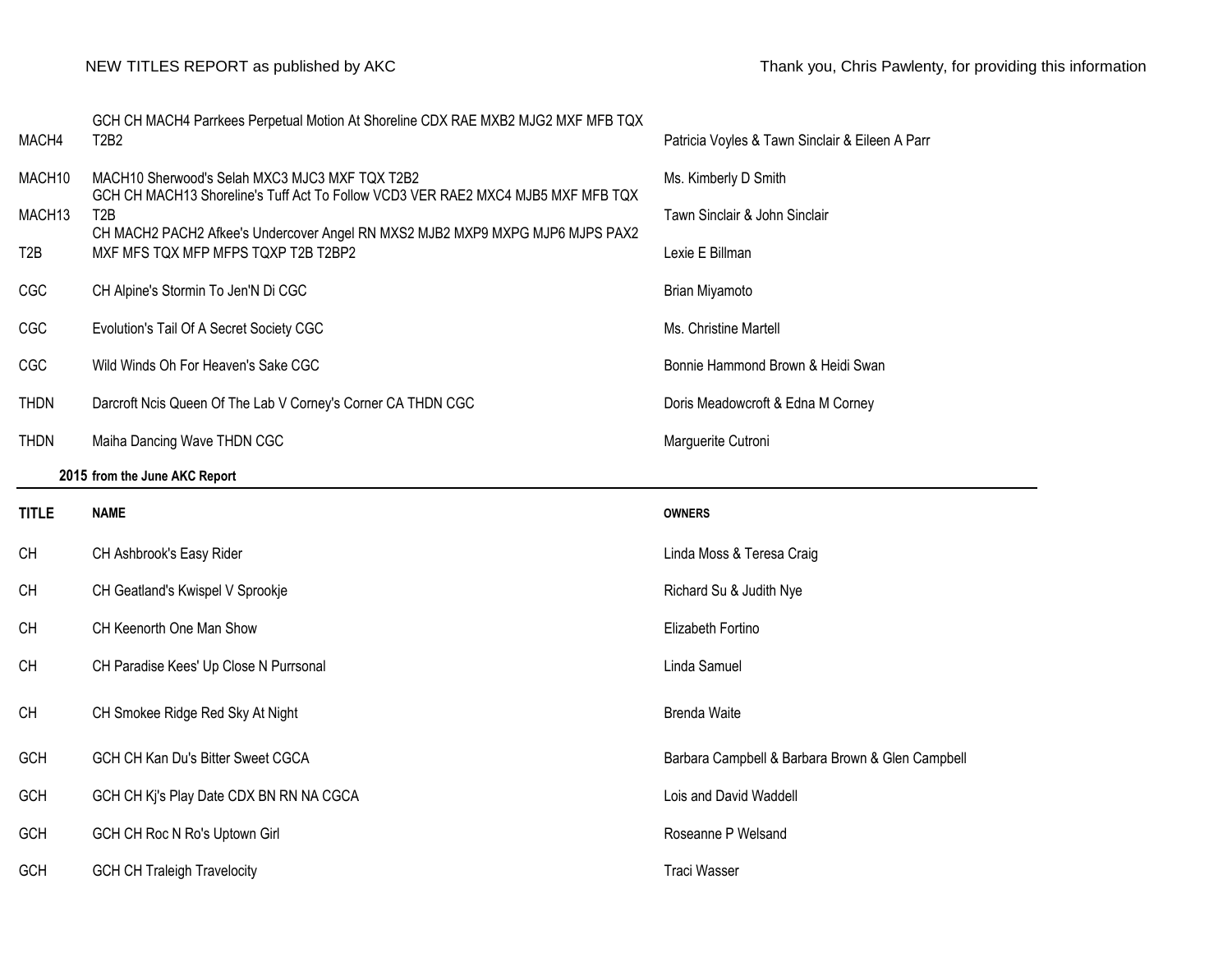| GCH        | GCH CH Trumpet's A Kind Of Majik OA NAJ NF          | John A Malak & Joan L Malak                       |
|------------|-----------------------------------------------------|---------------------------------------------------|
| <b>UDX</b> | Wyndspell Benchmark UDX OM1 BN GN GO RN OA OAJ      | Mrs. Lila M Dann                                  |
| <b>BN</b>  | Imagine The Road To Success BN RN MX MXB MXJ MJB    | Carolyn Schaldecker & Vernon Schaldecker          |
| <b>RN</b>  | CH Alpine's Stormin To Jen'N Di RN CGC              | Brian Miyamoto                                    |
| <b>RN</b>  | CH Cornerstone's The Makers Mark RN CGC             | Brian Miyamoto                                    |
| <b>RN</b>  | Imagine The Road To Success BN RN MX MXB MXJ MJB    | Carolyn Schaldecker & Vernon Schaldecker          |
| <b>RN</b>  | Maiha Dancing Wave RN THDN CGC                      | Marguerite Cutroni                                |
| <b>RE</b>  | CH Wund-R Y The Game Is Afoot RE OA OAJ NF          | Donna L Schmitt & Katrina C Guse                  |
| <b>NA</b>  | CH Kj's Chubby Is The New Sexy NA NF                | Laura Inman                                       |
| NA         | CH Kj's Play Date CDX BN RN NA CGCA                 | Lois and David Waddell                            |
| <b>NA</b>  | CH Trumpet's California Dreamin' NA                 | Kathleen Winzer & Beth Blankenship & Steve Winzer |
| <b>OA</b>  | GCH CH Allante's Politically Correct OA NAJ OF CGC  | Julie North & Jay North                           |
| OA         | CH Foxfair The Astronomer OA NAJ                    | Deborah A Lynch & Jeanne Buente                   |
| AX         | CH Hallelujah's Canon Amen CD RE AX MXJ XF CGC      | Sue Ellen Cassiday & John Cassiday                |
| AX         | CH Ki's Live-A-Little CD AX AXJ                     | <b>Shirley Kilpatrick</b>                         |
| AX         | GCH CH Skyline's Path Of Least Resistance AX OAJ NF | Stacey M Cromer Berman & Gregg S Berman           |
| AX         | Winsome's Ready To Roll AX AXJ T2B                  | Kristine M Arnds                                  |
| MX         | CH Ladyslipper's Top Hat And Tail MX MXJ RATN CGC   | Karen Sheahan & Karen S Godfrey & G M Godfrey     |
| <b>MXG</b> | MACH Resq's Ruger 514 MXG MJG XF T2B                | Mrs. Shelley Durbak & Mr. Joseph Durbak           |
| <b>MXG</b> | MACH Winsome's Raising The Bar MXG MJG OF T2B6      | Kristine M Arnds                                  |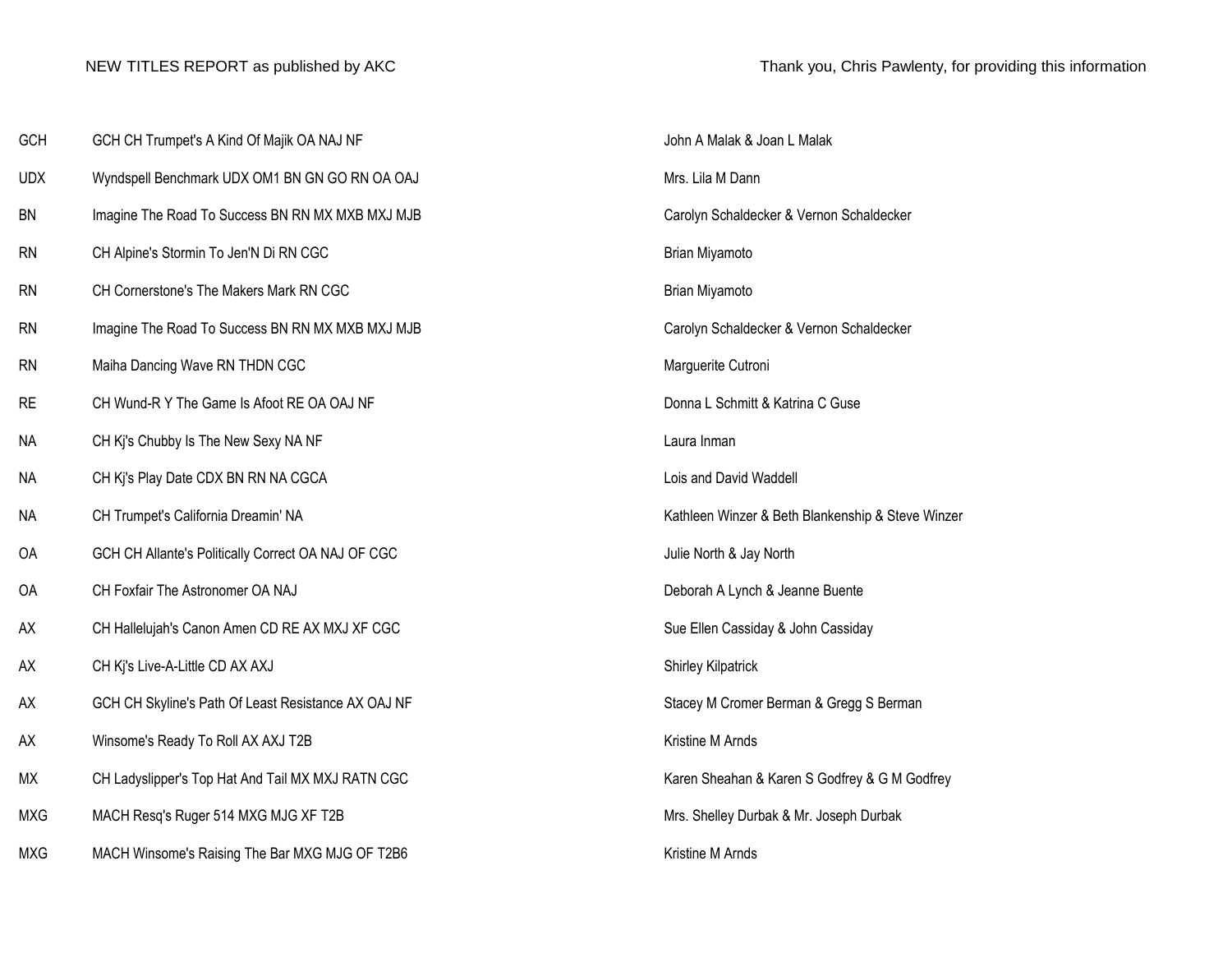| <b>MXP</b>        | Sweetkees Kacy Ruttkay RN NA NAJ MXP MJP OF                                                                                                  | Don Rager & Dawn Rager                           |
|-------------------|----------------------------------------------------------------------------------------------------------------------------------------------|--------------------------------------------------|
| MXP2              | CH Shoreline Guinness For Barkee CD BN RAE MX MXJ MXP2 MJP<br>CH MACH2 PACH2 Afkee's Undercover Angel RN MXG2 MJB2 MXP10 MXPC MJP6 MJPS PAX2 | Robyn M Mcnutt & Tawn Sinclair & Blaine E Mcnutt |
| MXP10             | MXF MFS TQX MFP MFPS TQXP T2B T2BP2<br>CH MACH2 PACH2 Afkee's Undercover Angel RN MXG2 MJB2 MXP10 MXPC MJP6 MJPS PAX2                        | Lexie E Billman                                  |
| <b>MXPC</b>       | MXF MFS TQX MFP MFPS TQXP T2B T2BP2                                                                                                          | Lexie E Billman                                  |
| <b>MXJ</b>        | CH Hallelujah's Canon Amen CD RE OA MXJ XF CGC                                                                                               | Sue Ellen Cassiday & John Cassiday               |
| MJP3              | Rodney Harold Rufus UD RAE2 MX MXB MXJ MXP4 MXPB MJP3 MJPB PAX OF                                                                            | Elizabeth Strick                                 |
| <b>NF</b>         | CH Ki's Chubby Is The New Sexy NA NF                                                                                                         | Laura Inman                                      |
| OF                | GCH CH Allante's Politically Correct NA NAJ OF CGC                                                                                           | Julie North & Jay North                          |
| OF                | GCH CH Skyline's Path Of Least Resistance AX OAJ OF                                                                                          | Stacey M Cromer Berman & Gregg S Berman          |
| MACH <sub>2</sub> | CH MACH2 Jamynn's Onetoomany Coladas UD MXS MJC                                                                                              | <b>Shirley Kilpatrick</b>                        |
| MACH7             | CH MACH7 Harem's Head Over Heels MXG2 MJB3 NF T2B                                                                                            | Emily Taggart & Harold Taggart                   |
| T <sub>2</sub> B  | Winsome's Ready To Roll OA AXJ T2B                                                                                                           | Kristine M Arnds                                 |
| <b>T2B6</b>       | MACH Winsome's Raising The Bar MXS MJG OF T2B6                                                                                               | Kristine M Arnds                                 |
| CA                | Keepsake He'Ll Blow You Away MX MXJ XF CA                                                                                                    | Beth Godwin                                      |
| CGC               | CH Cornerstone's The Makers Mark CGC                                                                                                         | Brian Miyamoto & Jean Leiker                     |
| CGC               | Paragon's Fire Opal Beauty CGC                                                                                                               | Theresa Broderick & John Broderick               |
| CGC               | Shoreline's Silver Streak CGC                                                                                                                | Erin Kelly                                       |
| CGC               | CH Skyline's Outburst CD RE OA OAJ CGC                                                                                                       | Stacey Alexander & Thomas Alexander              |
| CGC               | Zuko Of Erbekees CGC                                                                                                                         | Roiya Amin-Arsala & Marcus Lohrmann              |
|                   | 2015 from the July AKC Report                                                                                                                |                                                  |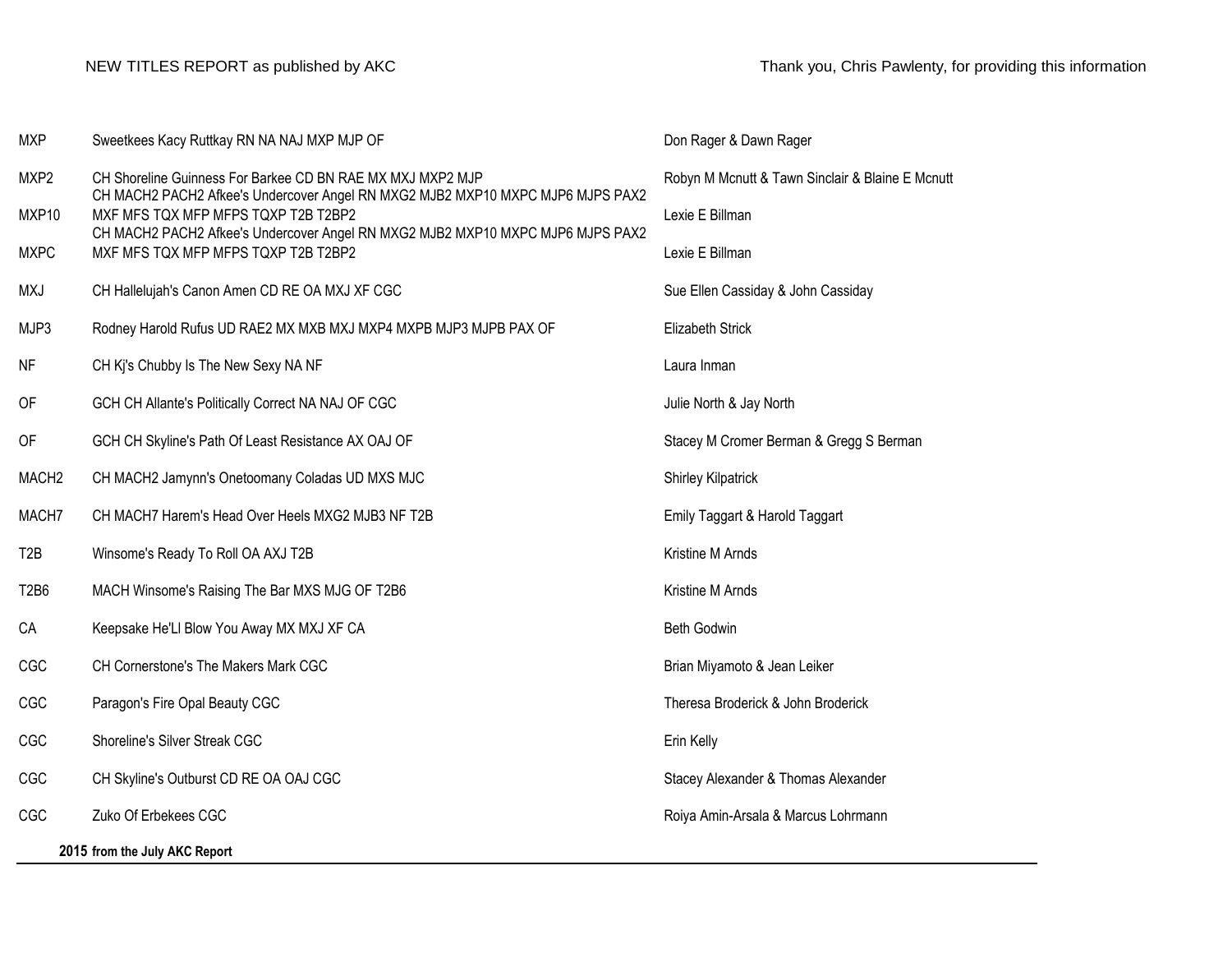| <b>TITLE</b> | <b>NAME</b>                                        | <b>OWNERS</b>                                       |
|--------------|----------------------------------------------------|-----------------------------------------------------|
| CH           | CH Allante's Devil In The Bottle RN CGC            | Rebecca McMillion & Jeri Caldwell                   |
| <b>CH</b>    | CH Athena Beautiful Bea                            | Gabrielle Sturgeon & Jennifer Sturgeon              |
| <b>CH</b>    | CH Jo-Lyn's Porsche Cayman V Katari                | L Jean Smith                                        |
| <b>CH</b>    | CH Keesbrook's Discover Starstuff                  | Roseann Vorce & Brenda Brookes                      |
| <b>CH</b>    | CH Keesridge The Essence Of Zivah RA               | Amanda Lougheed                                     |
| <b>CH</b>    | CH Kimar's Playin' To Win                          | Kimberly Wallace-Schall & Mark Schall               |
| <b>CH</b>    | CH Kriskee Is Dazzled By Parrkees                  | James K Parr & Eileen A Parr                        |
| <b>CH</b>    | <b>CH Northwind Muskeesteer Aramis</b>             | Barbara J Nelson & James Billman & Kathleen Billman |
| CH           | CH Olefort Spotted Eagle Ray                       | Angela Curtis                                       |
| CH           | CH Trumpet's Fight For Your Right                  | Beth Blankenship                                    |
| <b>CH</b>    | CH Wintu's Wants To Winsome                        | Stephen Lambright & Sandra Lambright & Kris Arnds   |
| GCH          | GCH CH Ashbrook's Easy Rider                       | Linda Moss & Teresa Craig                           |
| GCH          | GCH CH Cornerstone's Live By Faith Whirlwind       | Julie Jacob & Jean Leiker                           |
| GCH          | GCH CH Kj's Livin Large BN RN OA OAJ NF            | Elizabeth Strick & Kristen Dowd                     |
| GCH          | GCH CH Trumpet's Good Times Roll                   | Barry Wudel & Beth Blankenship & Lori Wudel         |
| CD           | CH Coaster Kees Pounce And Bounce CD BN RAE OA AXJ | Carol Blair & Stu Blair                             |
| <b>CDX</b>   | MACH Greykees Prince Charming CDX RE MXG MJG XF    | Steve Dworkin                                       |
| BN           | CH Koala T's Defiant Diva BN                       | Nikki Littleton & Robin Hite                        |
|              |                                                    |                                                     |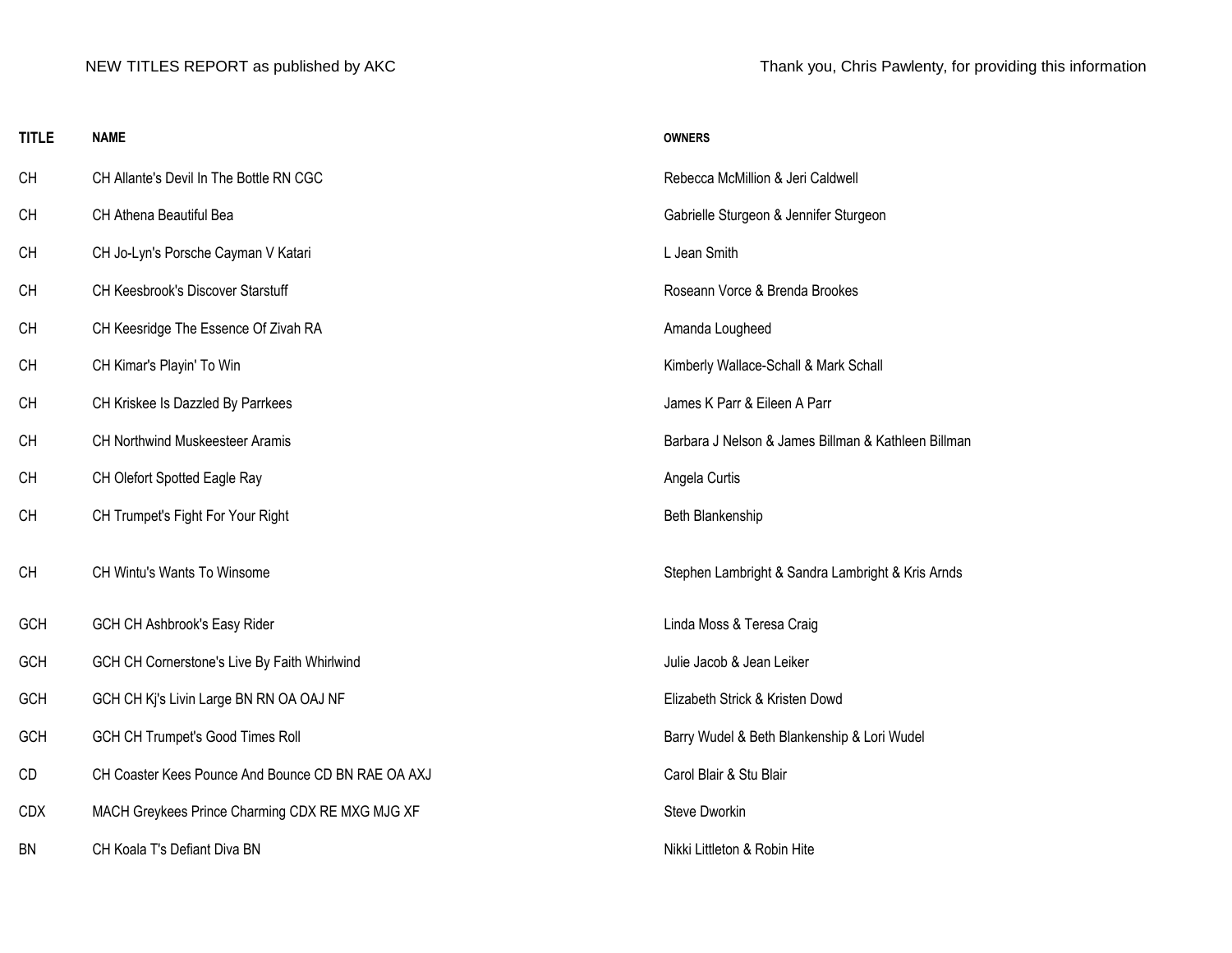| BN               | Maiha Dancing Wave BN RN THDN CGC                               | Marguerite Cutroni                                                    |
|------------------|-----------------------------------------------------------------|-----------------------------------------------------------------------|
| <b>BN</b>        | CH Wund-R Y The Game Is Afoot BN RE OA OAJ NF                   | Donna L Schmitt & Katrina C Guse                                      |
| <b>PCD</b>       | CH Covenants Wolf Kees Firestorm PCD RE NAJ NF THDN CGCA        | Jennifer Rother & Anita Houchins                                      |
| <b>RN</b>        | Keenorth Raizin Kane RN                                         | Harriet Harpe                                                         |
| <b>RN</b>        | CH Kj's Chubby Is The New Sexy RN NA NF                         | Laura Inman                                                           |
| <b>RN</b>        | GCH CH Shamrock-Kealoha Plays With Knives At Cedarhill RN       | Shannon L Kelly & Laura L Lenci & Teresa Sue Cook & Brian<br>Cook     |
| <b>RE</b>        | Flowerkees Sweet Alyssum Geluk CD BN RE OA OAJ NAP NJP NF       | M Frances Boyle & Nancy H Aldrich                                     |
| <b>NA</b>        | Coaster Kees Over The Limit NA                                  | Dana & Michael Montague & Ms. Patricia Voyles & Mrs. Tawn<br>Sinclair |
| <b>NA</b>        | Keepsake Lightning Strikes Twice NA NAJ                         | Lydia Taylor                                                          |
| <b>NA</b>        | Kidkees Make No Mistake RN NA OAJ CGC                           | Kathy Gray                                                            |
| AXP              | Loki CDX VER AXP OJP                                            | Diane C. Jothen                                                       |
| <b>MXB</b>       | Keepsake He'Ll Blow You Away MX MXB MXJ XF CA                   | <b>Beth Godwin</b>                                                    |
| MXB <sub>2</sub> | CH MACH3 Skyline's Celemir RN MXB2 MJB2 NF                      | Michele McGrath                                                       |
| MXP2             | Majikees Chocolate Mystic Mint RN AX AXJ MXP2 MJP2 MJPB OF      | John A Malak & Joan Malak                                             |
| <b>NAJ</b>       | Keepsake Lightning Strikes Twice NA NAJ                         | Lydia Taylor                                                          |
| <b>NAJ</b>       | Shoreline's Cup O Sunshine NAJ                                  | Ms. Jocelyn Tipple & Mrs. Tawn Sinclair                               |
| <b>OAJ</b>       | CH Foxfair The Astronomer OA OAJ                                | Deborah A Lynch & Jeanne Buente                                       |
| <b>OAJ</b>       | Kidkees Make No Mistake RN NA OAJ CGC                           | Kathy Gray                                                            |
| <b>MJC</b>       | GCH CH MACH2 Shoreline's Tuff Enuf VCD2 BN RAE MXG MJC MXF T2B2 | Tawn Sinclair & Pia Paulsen                                           |
| MJB3             | MACH6 Shoreline's Ruff N Tuff RE MXG2 MJB3 OF                   | Jocelyn Tipple & Tawn Sinclair                                        |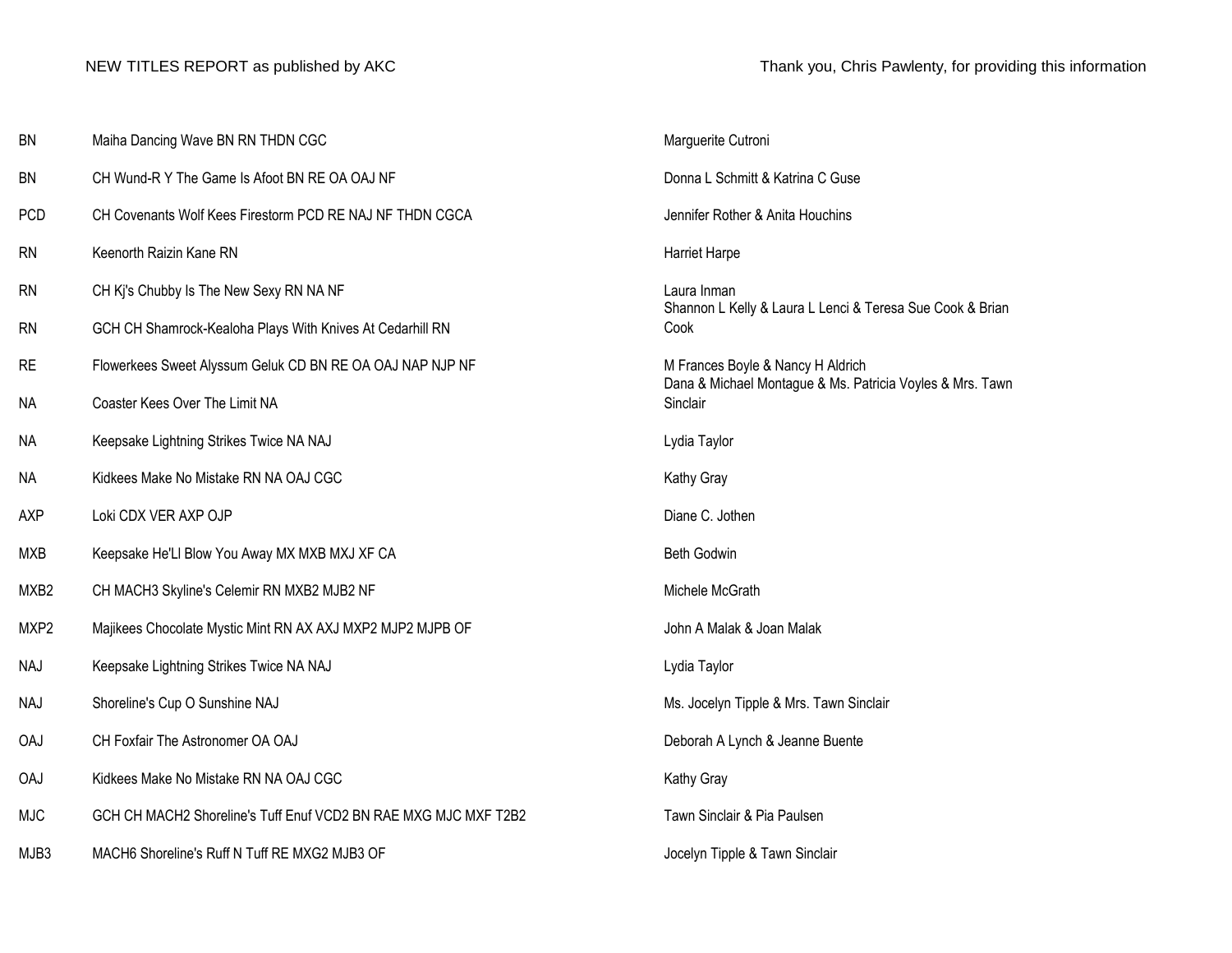| MJB4              | MACH10 Sherwood's Selah MXC3 MJB4 MXF TQX T2B2                                                                                      | Ms. Kimberly D Smith                         |
|-------------------|-------------------------------------------------------------------------------------------------------------------------------------|----------------------------------------------|
| MJS5              | GCH CH MACH13 Shoreline's Tuff Act To Follow VCD3 VER RAE2 MXC4 MJS5 MXF MFB TQX T2E Tawn Sinclair & John Sinclair                  |                                              |
| MJP2              | MACH2 Trumpet's Kentucky Rain MXS MJC MXP MJP2 NF<br>CH MACH2 PACH2 Afkee's Undercover Angel RN MXG2 MJB2 MXP10 MXPC MJP7 MJPS PAX2 | Kay Vonnahme                                 |
| MJP7              | MXF MFS TQX MFP MFPS TQXP T2B T2BP2                                                                                                 | Lexie E Billman                              |
| MACH <sub>2</sub> | MACH2 Afkee's Mistress Of The Dark RN MXC MJB2 MXF T2B                                                                              | Lexie E Billman                              |
| MACH <sub>2</sub> | MACH2 Resq's Ruger 514 MXG MJG XF T2B2                                                                                              | Mrs. Shelley Durbak & Mr. Joseph Durbak      |
| MACH <sub>2</sub> | GCH CH MACH2 Shoreline's Tuff Enuf VCD2 BN RAE MXG MJC MXF T2B2                                                                     | Tawn Sinclair & Pia Paulsen                  |
| MACH <sub>3</sub> | MACH3 Sonata's Start Your Engines CD RE MXC MJC XF T2B                                                                              | Mary Beth Wajda                              |
| T <sub>2</sub> B  | CH Hallelujah's Canon Amen CD RE AX MXJ XF T2B CGC                                                                                  | Sue Ellen Cassiday & John Cassiday           |
| T2B2              | MACH Resq's Ruger 514 MXG MJG XF T2B2                                                                                               | Mrs. Shelley Durbak & Mr. Joseph Durbak      |
| CAA               | Keesridge's Raevyn Beauty CAA                                                                                                       | Amanda Lougheed & Cindy Lougheed             |
| CGC               | Darkenwald Pendragon CGC                                                                                                            | Caren Weiner & David Asbury                  |
| CGC               | CH Koala T's Defiant Diva BN CGC                                                                                                    | Nikki Littleton & Robin Hite                 |
| CGC               | Kodee Ferguson CGC                                                                                                                  | Mr. Gayle C Ferguson                         |
| CGC               | Suncoast's Sharp Kirby CGC                                                                                                          | Sandi Lynn Smith & Jesse Lynn Oak            |
| CGC               | CH Vosdal's Silver Fox At Karina CGC                                                                                                | Edna Corney & Denali Steinert & Vickie Louie |
| <b>CGCA</b>       | Beasley's Fancy Chief Clancy CD RE DJ CGCA                                                                                          | Stacie Beasley & Jeffrey Beasley             |
| <b>THD</b>        | Beasley's Fancy Chief Clancy CD RE THD DJ CGCA                                                                                      | Stacie Beasley & Jeffrey Beasley             |
|                   |                                                                                                                                     |                                              |
| <b>THD</b>        | CH Covenants Wolf Kees Firestorm PCD RE NAJ NF THD CGCA                                                                             | Jennifer Rother & Anita Houchins             |
|                   | 2015 from the August AKC Report                                                                                                     |                                              |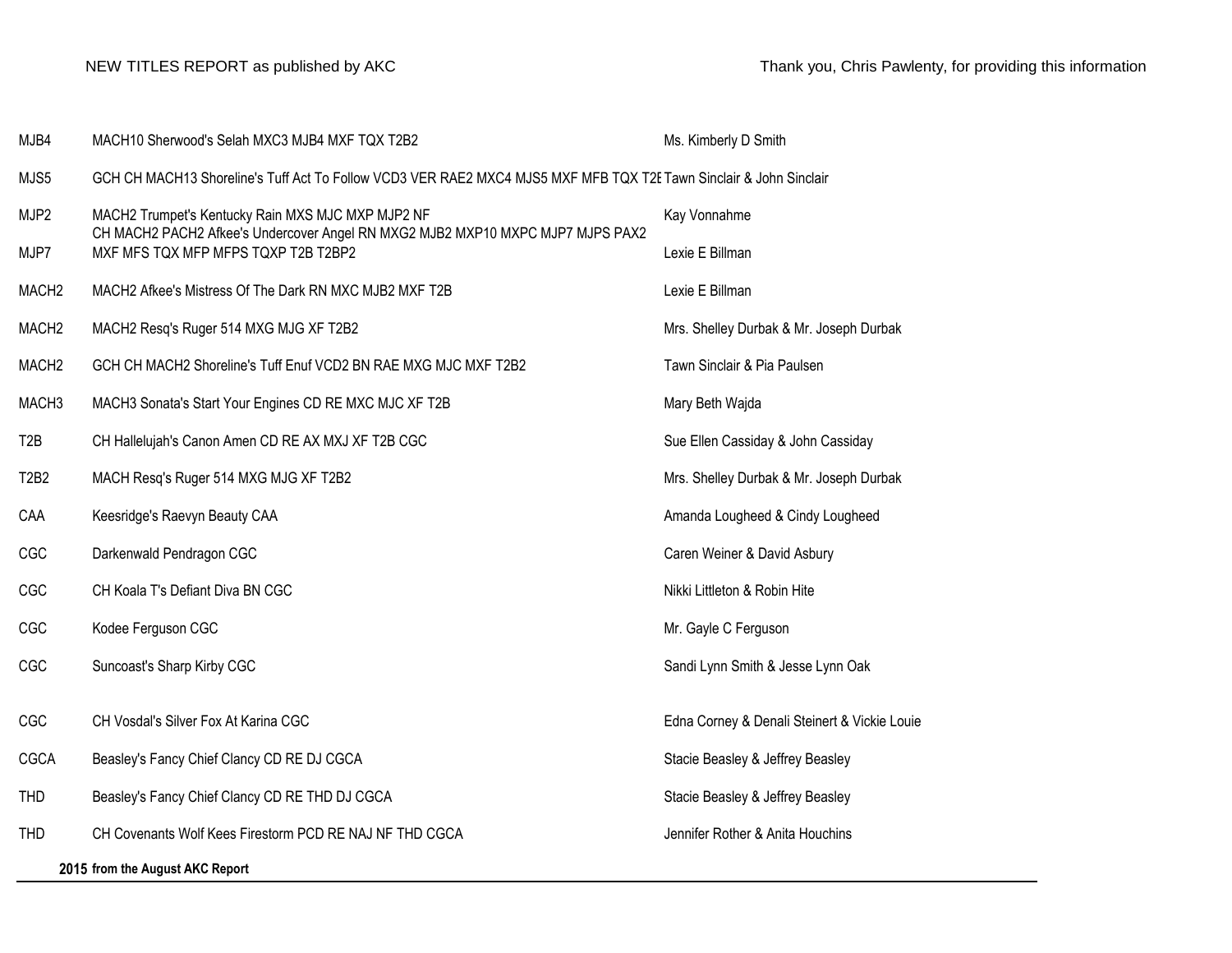| <b>TITLE</b> | <b>NAME</b>                                   | <b>OWNERS</b>                                           |
|--------------|-----------------------------------------------|---------------------------------------------------------|
| <b>CH</b>    | CH Allante Polar Star First On Front Street   | Theresa Swedo & Jeri Caldwell                           |
| <b>CH</b>    | CH Daimler's In Heels & Jeans                 | Mrs. Diane Benz & Mr. Terry Benz & Louise Holland       |
| <b>CH</b>    | CH Evolution's Front Page News                | Karen Blair                                             |
| <b>CH</b>    | CH Jo-Lyn's Camry                             | Tammy J Siegers & Janit L Johnson                       |
| <b>CH</b>    | CH Jo-Lyn's Porsche Cayenne                   | Janit L Johnson                                         |
| CH           | CH Kj's Like A Dream                          | Kristen Dowd                                            |
| CH           | CH Ladyslipper's Aurora Mist                  | Margaret M Waldorf & Karen S Godfrey & G M Godfrey      |
| CH           | CH Olefort Jack Rabbit                        | Angela Curtis                                           |
| <b>CH</b>    | CH Raylens Celestial Peak Of Belkonwald       | Nancy Cameron & Amanda Cameron & Elisabeth Dankert      |
| CH           | CH Shoreline's No Limit Hold'Em               | Angela & Erik Freeland & Tawn Sinclair & Patrica Voyles |
| CH           | CH Sonata I Dreamt A Dream Tonight            | Kristi Johnson & Debera Loesser                         |
| CH           | CH Wyndjamr's Imagine Dragons                 | Robin Skinner & Kenneth J Skinner                       |
| GCH          | GCH CH Daimler's Purple Passion CD            | Julie A Miller                                          |
| GCH          | GCH CH Whirlwind's Be Not Afraid Of Greatness | Julie Jacob                                             |
| CD           | Keepsake Lightning Strikes Twice CD NA NAJ    | Lydia Taylor                                            |
| CD           | GCH CH Kj's Livin Large CD BN RN OA OAJ NF    | Elizabeth Strick & Kristen Dowd                         |
| CD           | Skyline's Geatland Aspiration CD NA NAJ NF    | Mr. Richard G Su & Judith L Nye Ph.D.                   |
| OM1          | CH Wyndspell Live Wire II UD OM1              | Marion Crain                                            |
| <b>RN</b>    | Rainkees No Reservations RN                   | Kim Sullivan                                            |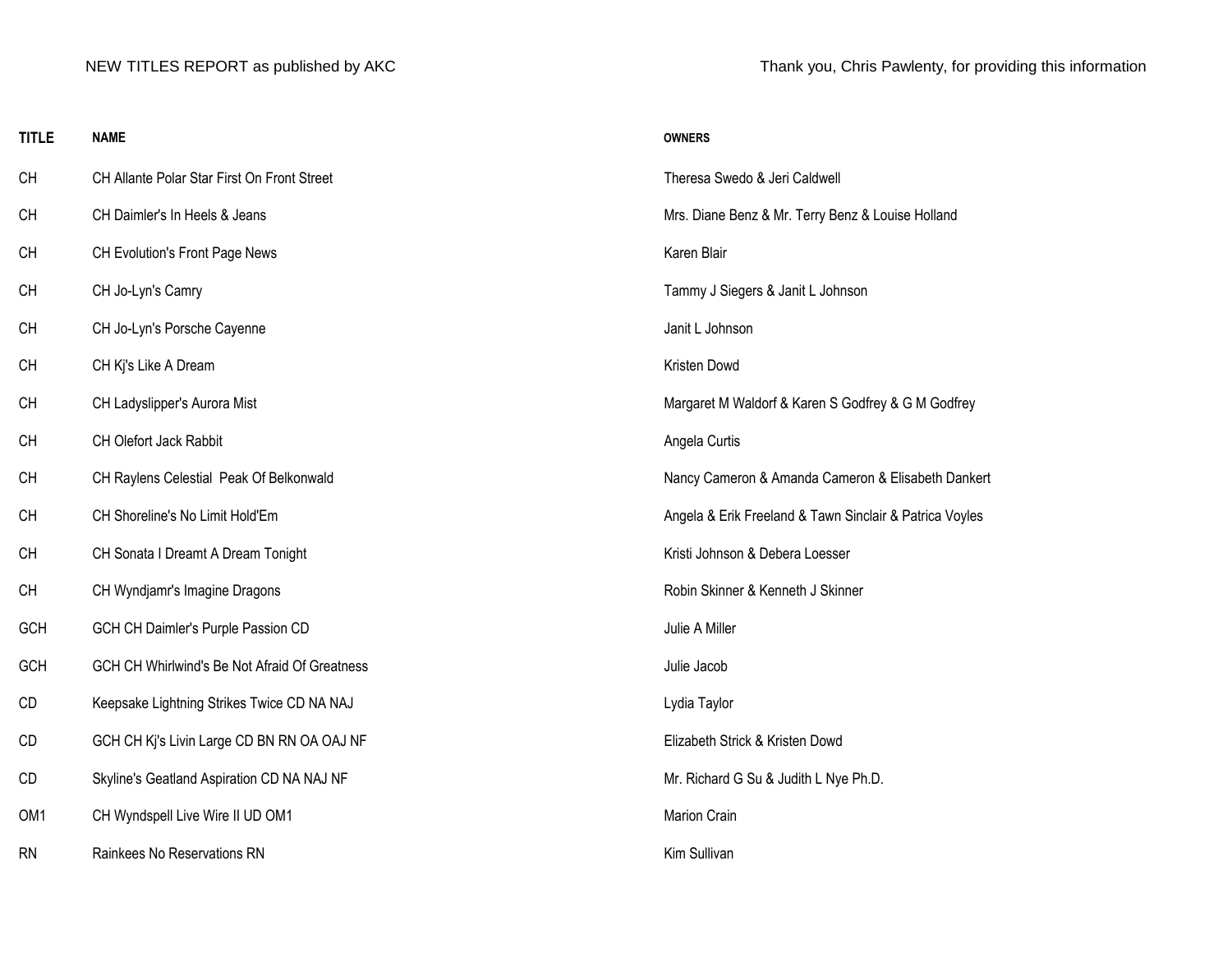| <b>RE</b>        | CH Keesridge The Essence Of Zivah RE                            | Amanda Lougheed                    |
|------------------|-----------------------------------------------------------------|------------------------------------|
| <b>MXG</b>       | CH Daimler's Truly Top Secret CDX RE MX MXG MXJ MJC XF T2B CGC  | Sue Ellen Cassiday & John Cassiday |
| <b>MXC</b>       | GCH CH MACH2 Shoreline's Tuff Enuf VCD2 BN RAE MXC MJC MXF T2B2 | Tawn Sinclair & Pia Paulsen        |
| MXC2             | CH MACH7 Harem's Head Over Heels MXC2 MJB3 NF T2B               | Emily Taggart & Harold Taggart     |
| MXP2             | MACH2 Trumpet's Kentucky Rain MXS MJC MXP2 MJP2 NF              | Kay Vonnahme                       |
| MXP4             | PACH Kimar's Prime Time In Sprookje MXP4 MXPB MJP7 MJPS PAX NFP | Sherilyn Solanick & John R Samuel  |
| NAJ              | CH Kj's Chubby Is The New Sexy RN NA NAJ NF                     | Laura Inman                        |
| <b>OAJ</b>       | CH Allante's Ocean De Lumiere OA OAJ NF CGC                     | Julie North & Jason North          |
| <b>OAJ</b>       | GCH CH Trumpet's A Kind Of Majik OA OAJ NF                      | John A Malak & Joan L Malak        |
| MJB <sub>2</sub> | CH MACH Daimler's Truly Top Secret CDX RE MXG MJB2 XF T2B CGC   | Sue Ellen Cassiday & John Cassiday |
| MJP2             | Sweetkees Mia Esmerelda Ruttkay NA AXP MJP2 NF                  | Dawn Rager & Donald Warren         |
| MJP3             | Majikees Chocolate Mystic Mint RN AX AXJ MXP2 MJP3 MJPB OF      | John A Malak & Joan Malak          |
| MJP7             | PACH Kimar's Prime Time In Sprookje MXP3 MXPB MJP7 MJPS PAX NFP | Sherilyn Solanick & John R Samuel  |
| <b>NF</b>        | Hallelujah Amen Katie CD RE OA OAJ NF CGC                       | Sue Ellen Cassiday & John Cassiday |
| <b>NFP</b>       | CH Traleigh's Totality NFP                                      | Iris Egan                          |
| <b>MACH</b>      | CH MACH Daimler's Truly Top Secret CDX RE MXG MJC XF T2B CGC    | Sue Ellen Cassiday & John Cassiday |
| <b>MACH</b>      | MACH Duncan MXB MJB OF T2B                                      | Jessica Houghton & Francis Kelly   |
| <b>MACH</b>      | MACH Rainkees Sweeterned By Shamrock RN MXB MJS XF              | Sue Ritchie & Christine D Maxfield |
| CGC              | CH Cinderlad Barefoot In The Park BN RAE OA AXJ OF CGC          | Leslie Meyn & Patricia Tocalis     |
| CGC              | Keltic's Living The Dream CGC                                   | Anitra Lee Redlefsen               |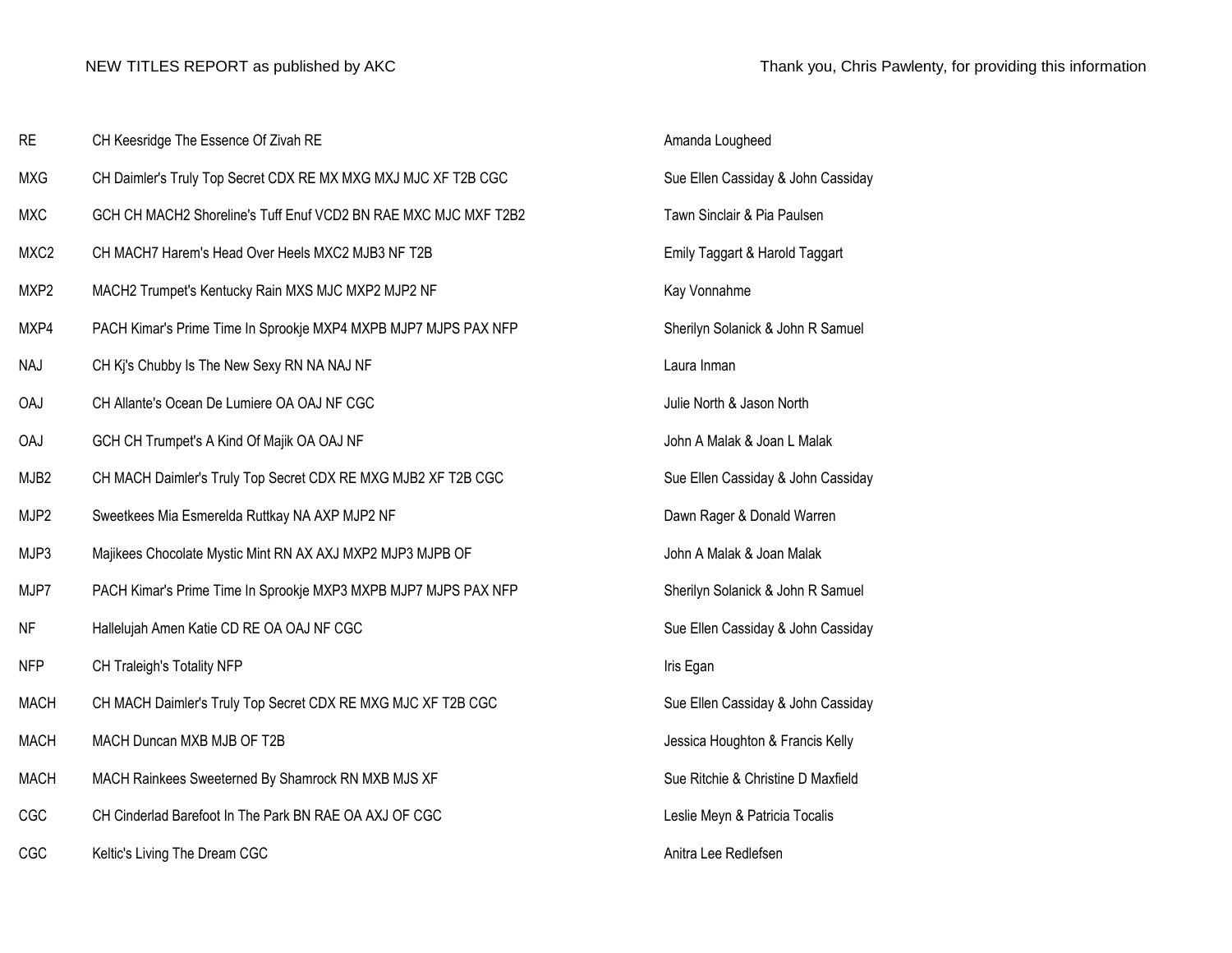| CGC          | CH Wyndspell Sera's Toy Story CD CGC                         | Dawn M Sung & Steven Sung                       |
|--------------|--------------------------------------------------------------|-------------------------------------------------|
|              | 2015 from the September AKC Report                           |                                                 |
| <b>TITLE</b> | <b>NAME</b>                                                  | <b>OWNERS</b>                                   |
| <b>CH</b>    | CH Bonovox Silver Lining Of Darkenwald                       | Suzette Lefebvre & Ron Lefebvre                 |
| <b>CH</b>    | CH Daimler's Boot Cut Jeans                                  | Diane Benz & Terry Benz                         |
| <b>CH</b>    | CH Darkenwald The Cutting Edge V. Ashbrook                   | Suzette Lefebvre                                |
| <b>CH</b>    | CH Evolution's Hot Topic At Darkenwald                       | Kellie Siekierski                               |
| <b>CH</b>    | CH Geatland's Rabble Rouser                                  | Mr. Richard Su & Judith Nye Ph.D.               |
| <b>CH</b>    | CH Jo-Lyns Lexus                                             | Janit L Johnson                                 |
| CH           | CH Keepsake Hot Rod Lincoln                                  | Margaret Bissell                                |
| <b>CH</b>    | CH Kj's Mcdreamy                                             | Kristen Dowd                                    |
| <b>CH</b>    | CH Olefort Royal Gramma                                      | Beth Blankenship                                |
| <b>CH</b>    | CH Shainakees Can You Hear The Angels Sing                   | Rev. Ruthann Seibert & Suzette Lefebvre         |
| <b>CH</b>    | CH Shoreline's Looking For Love                              | Robert & Barbara Short & Tawn Sinclair          |
| <b>CH</b>    | CH Shoreline's Ruby Slippers CD BN RAE MX MXS MXJ MJS XF T2B | Patricia Voyles & Tawn Sinclair                 |
| <b>CH</b>    | CH Trumpet's Hot For Teacher                                 | Beth Blankenship                                |
| <b>CH</b>    | CH Trumpet's Meet Me Halfway                                 | Beth Blankenship                                |
| <b>CH</b>    | CH Trumpet's Poundcake                                       | Beth Blankenship                                |
| GCH          | GCH CH Bonnyvale Baronwood's Truly Irresist'Ble              | Gene Anne Nichols & Darlene Bosch & Donna Smith |
| GCH          | GCH CH Kriskee Is Dazzled By Parrkees                        | James K Parr & Eileen A Parr                    |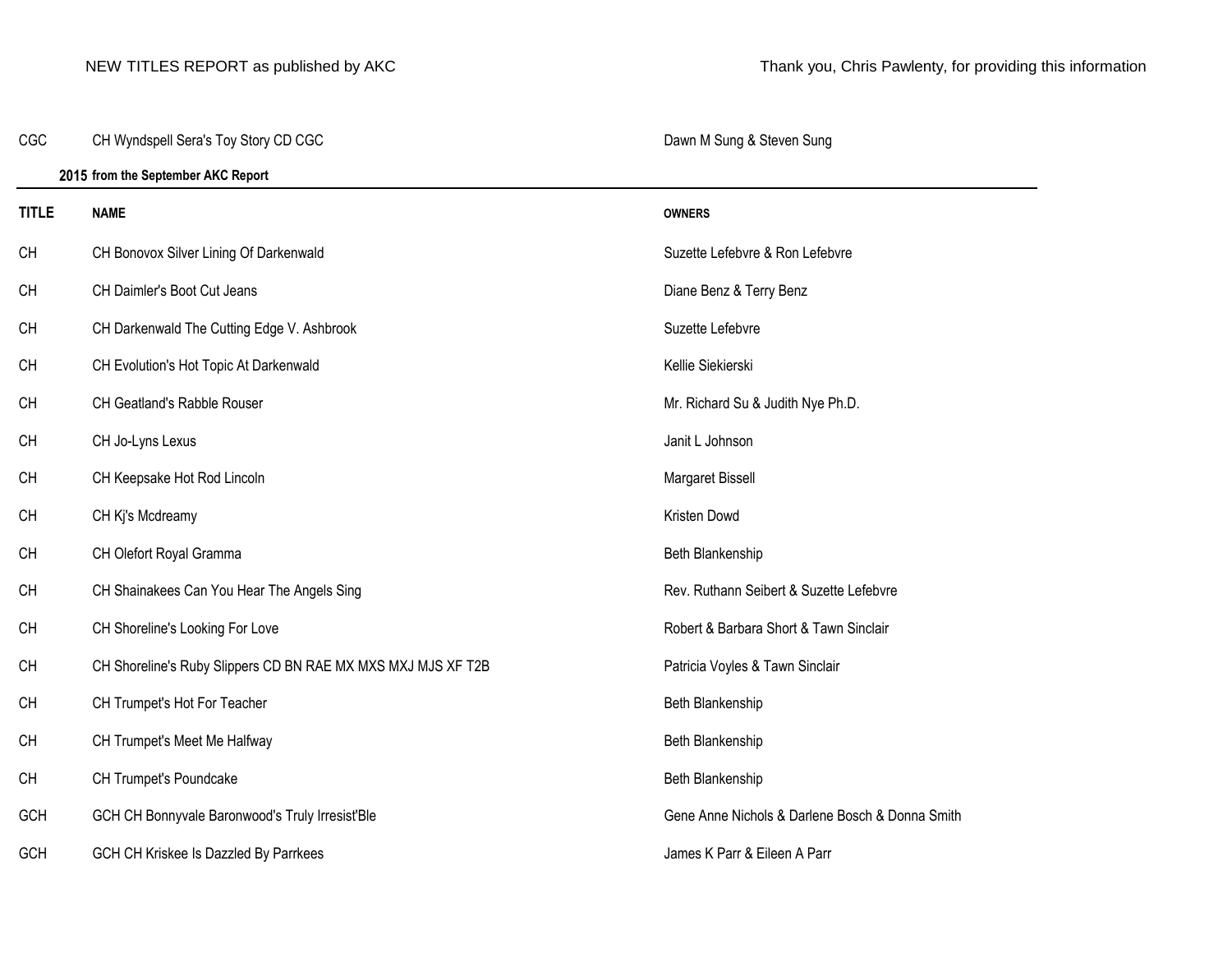| GCH         | GCH CH Sherwood's Affair To Remember                                                                               | Melanie Sorice & Phyllis Noonan                            |
|-------------|--------------------------------------------------------------------------------------------------------------------|------------------------------------------------------------|
| GCH         | GCH CH Trumpet's We Will Rock You                                                                                  | Beth Blankenship & Hayley Nitz                             |
| <b>CDX</b>  | CH Spirit's Fire It Up CDX BN                                                                                      | Jane Turnage                                               |
| <b>BN</b>   | CH Covenants Wolf Kees Firestorm BN PCD RE NAJ NF THD CGCA                                                         | Jennifer Rother & Anita Houchins                           |
| <b>BN</b>   | Keltic's Living The Dream BN RN CGCA                                                                               | Anitra Lee Redlefsen                                       |
| <b>RN</b>   | Keltic's Living The Dream RN CGC                                                                                   | Anitra Lee Redlefsen                                       |
| <b>RN</b>   | Wild Winds A Star Is Born RN CGC                                                                                   | Bonnie Hammond Brown & Heidi Swan                          |
| <b>RN</b>   | Wild Winds Oh For Heaven's Sake RN CGC                                                                             | Bonnie Hammond Brown & Heidi Swan                          |
| <b>RA</b>   | CH Skyline's Affinity For Adventure RA                                                                             | Kelli Denton & Becky Denton                                |
| <b>RA</b>   | GCH CH Summerwind's Sonic Boom BN RA                                                                               | Sarah Berrend & Jean Gauchat-Hargis & Joshua Hargis        |
| <b>RA</b>   | CH Summerwind's Tagliatelli CDX RA                                                                                 | Dr. Ronnie Sue Leith & Jean Gauchat-Hargis & Joshua Hargis |
| <b>NA</b>   | Ruttkay Freya RE NA                                                                                                | Ann Fowler                                                 |
| <b>MXB</b>  | CH Kj's Speed Date BN RN MX MXB MXJ NAP NJP OF                                                                     | Laura Inman                                                |
| <b>MXG</b>  | CH MACH2 Jamynn's Onetoomany Coladas UD MXG MJC                                                                    | <b>Shirley Kilpatrick</b>                                  |
| <b>MXC</b>  | MACH Greykees Prince Charming CDX RE MXC MJC XF                                                                    | Steve Dworkin                                              |
| MXS3        | MACH8 Rainkees He's Got Razzmatazz CD RE MXS3 MJG3 MXF MFG TQX T2B2                                                | Beth Godwin                                                |
| MXB4        | MACH10 Sherwood's Selah MXB4 MJB4 MXF TQX T2B2                                                                     | Ms. Kimberly D Smith                                       |
| MXB5        | GCH CH MACH13 Shoreline's Tuff Act To Follow VCD3 VER RAE2 MXB5 MJS5 MXF MFB TQX T2E Tawn Sinclair & John Sinclair |                                                            |
| <b>MXPB</b> | Majikees Chocolate Mystic Mint RN AX AXJ MXP2 MXPB MJP3 MJPB OF                                                    | John A Malak & Joan Malak                                  |
| <b>MXPB</b> | CH Shoreline Guinness For Barkee CD BN RAE MX MXJ MXP2 MXPB MJP                                                    | Robyn M Mcnutt & Tawn Sinclair & Blaine E Mcnutt           |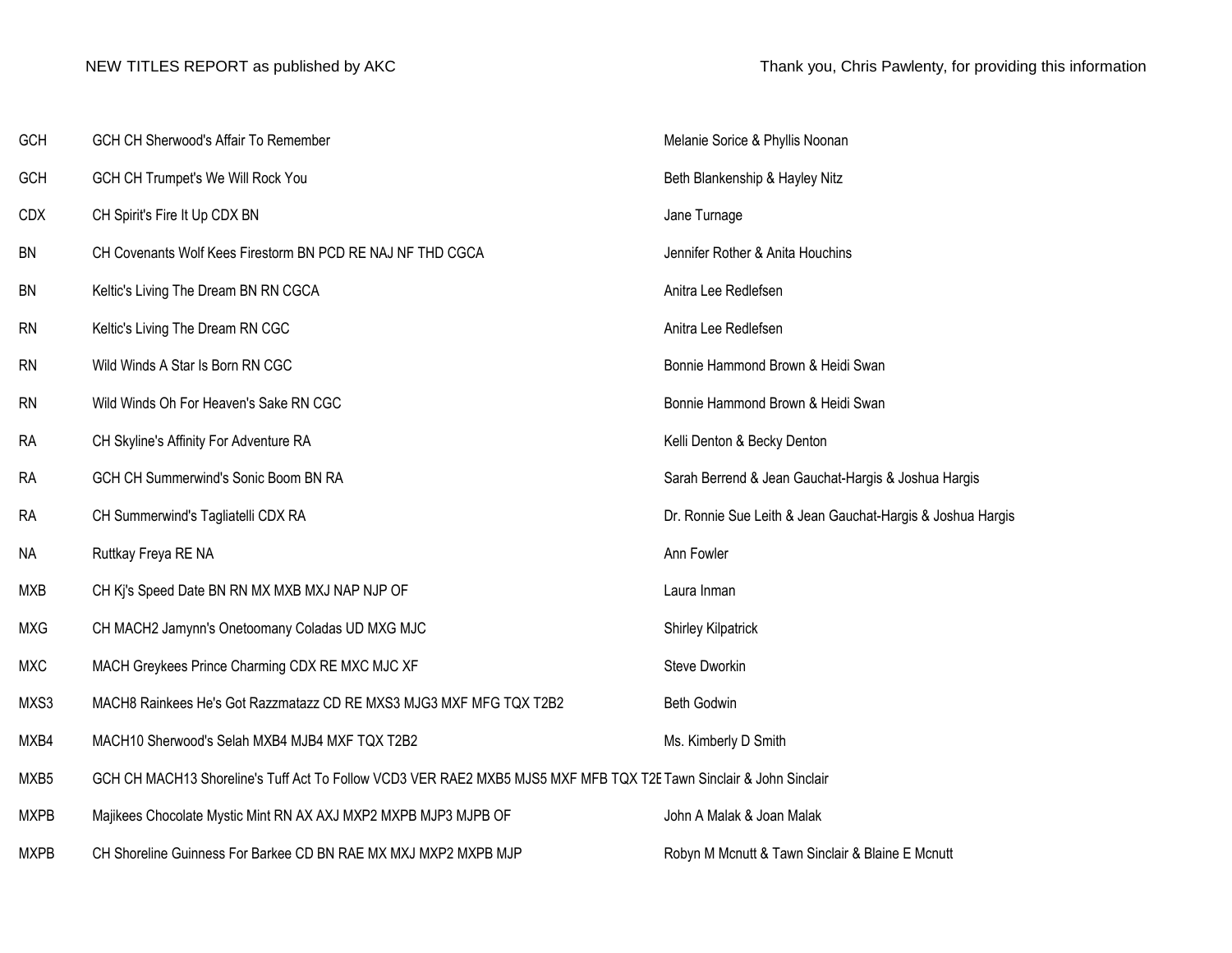| <b>NJP</b>                    | GCH CH Astarz Through The Looking Glass NJP CGC                                           | Donna Stekli & Kathryn Barker & Megan McLoughlin            |
|-------------------------------|-------------------------------------------------------------------------------------------|-------------------------------------------------------------|
| <b>OAJ</b>                    | CH Kj's Chubby Is The New Sexy RN NA OAJ NF                                               | Laura Inman                                                 |
| <b>MJC</b>                    | MACH2 Cari-On Cool Hand Luke MXS MJC MXF MFB T2B THD                                      | Tom Ballen & Dennis Le Houillier & Amy Ballen & Rene Sauser |
| <b>MJC</b>                    | MACH Greykees Prince Charming CDX RE MXG MJC XF                                           | Steve Dworkin                                               |
| MJC <sub>2</sub>              | GCH CH MACH4 Parrkees Perpetual Motion At Shoreline CDX RAE MXB2 MJC2 MXF MFB TQX<br>T2B2 | Patricia Voyles & Tawn Sinclair & Eileen A Parr             |
| MJS3                          | CH MACH7 Harem's Head Over Heels MXC2 MJS3 NF T2B                                         | Emily Taggart & Harold Taggart                              |
| <b>MJPB</b>                   | MACH2 Trumpet's Kentucky Rain MXS MJC MXP2 MJP2 MJPB NF                                   | Kay Vonnahme                                                |
| OF                            | CH Wund-R Y The Game Is Afoot BN RE OA OAJ OF                                             | Donna L Schmitt & Katrina C Guse                            |
| <b>MACH</b>                   | GCH CH MACH Shoreline's Way Too Tuff CD BN RAE MXB MJB T2B                                | Robyn M Mcnutt & Tawn Sinclair & Blaine E Mcnutt            |
| MACH <sub>2</sub>             | MACH2 Cari-On Cool Hand Luke MXS MJG MXF MFB T2B THD                                      | Tom Ballen & Dennis Le Houillier & Amy Ballen & Rene Sauser |
| MACH <sub>2</sub>             | MACH2 Winsome's Raising The Bar MXG MJG OF T2B7                                           | Kristine M Arnds                                            |
| T <sub>2</sub> B <sub>7</sub> | MACH Winsome's Raising The Bar MXG MJG OF T2B7                                            | Kristine M Arnds                                            |
| <b>CGC</b>                    | Sylvan Dream Lover CGC                                                                    | Maureen Larsen                                              |
| <b>CGCA</b>                   | CH Darkenwald 'Nspire The Chase CGCA                                                      | Les Foldesi & Cathy Foldesi                                 |
| CGCA                          | Keltic's Living The Dream RN CGCA                                                         | Anitra Lee Redlefsen                                        |
| CGCA                          | Maiha Dancing Wave BN RN THDN CGCA                                                        | Marguerite Cutroni                                          |
| <b>CGCA</b>                   | Suncoast's Sharp Kirby CGCA                                                               | Sandi Lynn Smith & Jesse Lynn Oak                           |
| CGCU                          | Suncoast's Sharp Kirby CGCA CGCU                                                          | Sandi Lynn Smith & Jesse Lynn Oak                           |
| <b>THDN</b>                   | CH Thistledown Chautauqua Belle CD BN RAE THDN                                            | Gary F Johnson & Irene T Maxwell & Sandra K Johnson         |
|                               | 2015 from the October AKC Report                                                          |                                                             |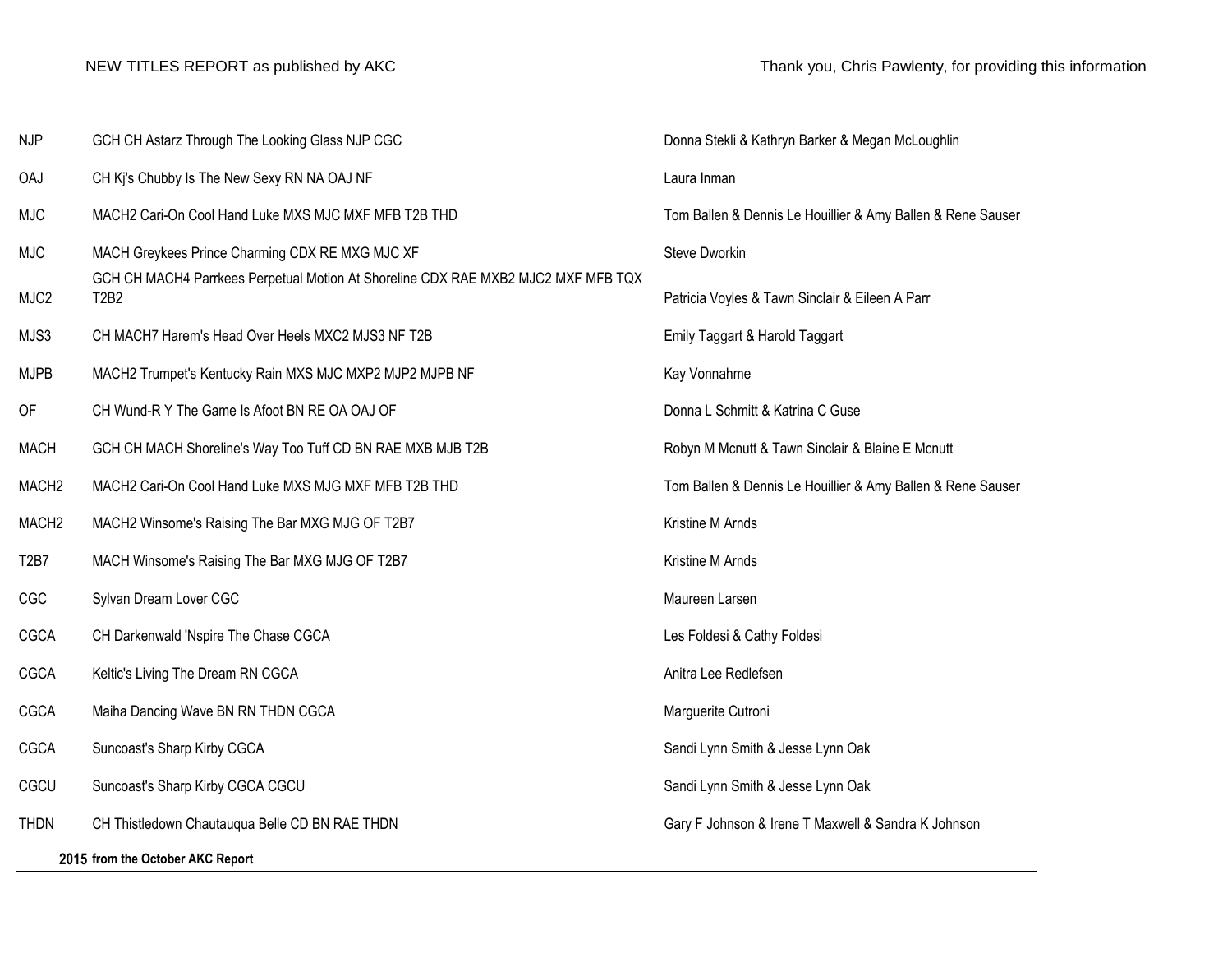| <b>TITLE</b> | <b>NAME</b>                                          | <b>OWNERS</b>                                             |
|--------------|------------------------------------------------------|-----------------------------------------------------------|
| <b>CH</b>    | CH Astarz Lord Of The Rings                          | Denise Sharp                                              |
| <b>CH</b>    | CH Bellakees Desert Rider At Mathuin                 | Lynnette Losacco & Tari Casey & Jay Casey                 |
| <b>CH</b>    | CH Chic's Purrsonal Dancer CGC                       | Robin Hite                                                |
| <b>CH</b>    | CH Daimler Show Me The Grand Illusion                | Joy Crisler & Diane Benz & J Faithe Crisler               |
| <b>CH</b>    | CH Darkenwald Lightning Strikes Thr-Ice At Evolution | Kellie Siekierski                                         |
| <b>CH</b>    | CH Indykees That's Amore                             | Pamela L Hildebrand                                       |
| <b>CH</b>    | CH Ladyslipper's Stetson                             | Tom Jacobs & Karen S Godfrey & G M Godfrey & Ginny Jacobs |
| <b>CH</b>    | CH Olefort Butterflyfish                             | <b>Bonnie Hronek</b>                                      |
| <b>CH</b>    | CH Shamrock-Cedarhills How To Steal A Million        | Teresa Sue Cook & Shannon L Kelly & Brian Cook            |
| CH           | CH Skyline's Geatland Aspiration CD NA NAJ NF        | Mr. Richard G Su & Judith L Nye Ph.D.                     |
| <b>CH</b>    | CH Skyline's Good Tidings                            | Kristen Cullen D.V.M. & Susan Cullen                      |
| <b>CH</b>    | CH Summerwind's Time Keeper                          | Jean Gauchat-Hargis & Joshua Hargis                       |
| <b>CH</b>    | CH Trillium Mckenzie River Mistral                   | Daniel L Dutton & Robin Skinner & Anita M Williams        |
| <b>CH</b>    | CH Windrift's Greystone Chapel                       | Richard Hanson                                            |
| <b>CH</b>    | CH Wolfers Down The Road A Piece                     | Alan St Clair                                             |
| GCH          | GCH CH Cedarhills-Shamrock Sabrina                   | Teresa Sue Cook & Shannon L Kelly & Brian Cook            |
| GCH          | GCH CH Jen'Ndi The Purrfect Game                     | Linda Flaherty & Jennifer McClure                         |
| GCH          | GCH CH Keenorth One Man Show                         | Elizabeth Fortino                                         |
| <b>GCH</b>   | GCH CH Ladyslipper's Apollo For Ruttkay              | Tammy M Sweet & Karen S Godfrey & G M Godfrey             |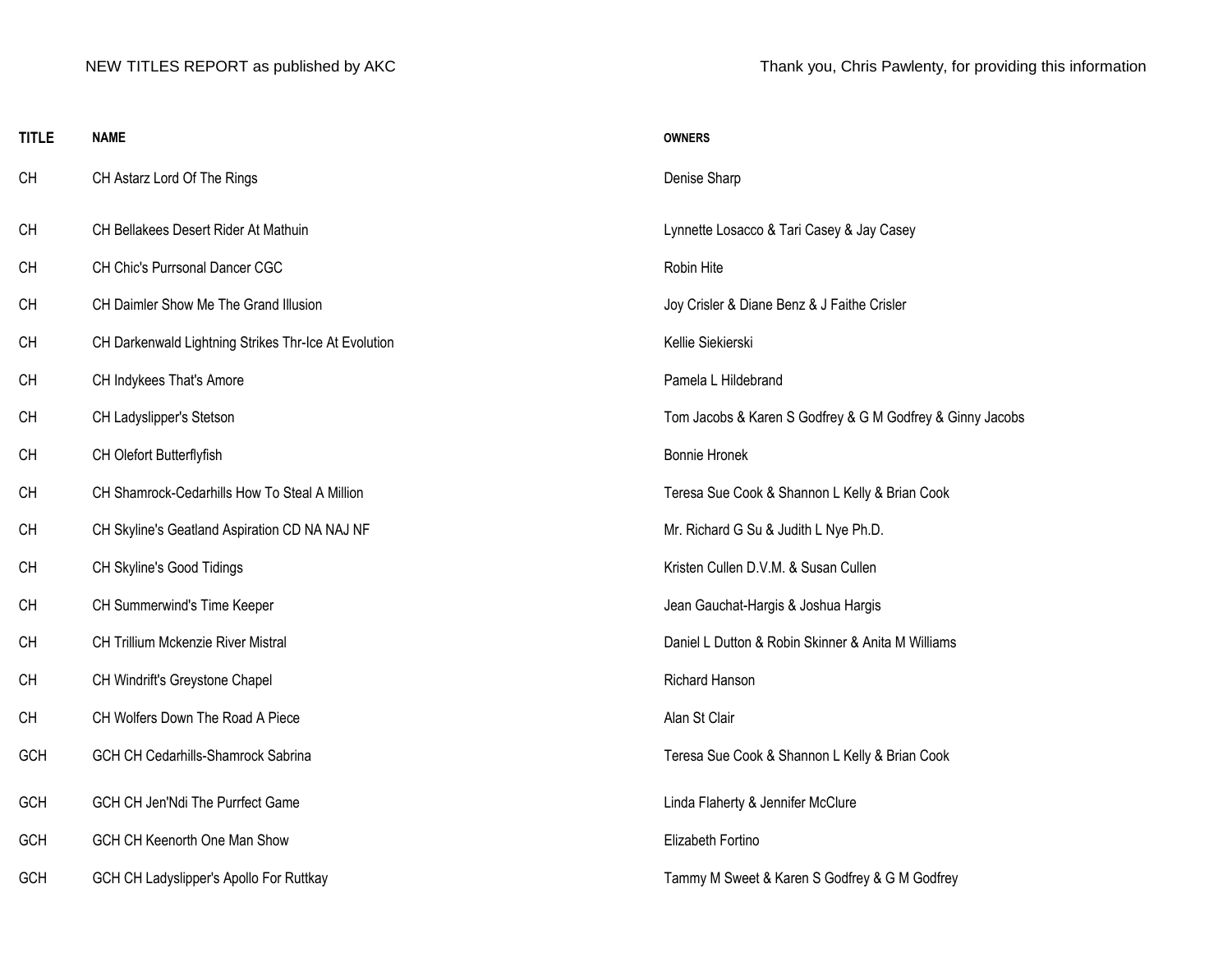| GCH         | GCH CH Raylens Rocky Mountain Radiance                                                                                            | Elisabeth Dankert & Nancy Cameron                            |
|-------------|-----------------------------------------------------------------------------------------------------------------------------------|--------------------------------------------------------------|
| <b>GCH</b>  | <b>GCH CH Ruttkay Bazel Bones</b>                                                                                                 | Tammy M Sweet                                                |
| <b>GCH</b>  | GCH CH Windrift's Negotiating The Tango THD                                                                                       | Carol Melissa Kommerstad-Reiche & Lawrence Edward Reiche Jr. |
| CD          | CH Geatland's Rabble Rouser CD                                                                                                    | Mr. Richard Su & Judith Nye Ph.D.                            |
| CD          | Imagine The Road To Success CD BN RN MX MXB MXJ MJB                                                                               | Carolyn Schaldecker & Vernon Schaldecker                     |
| <b>CDX</b>  | GCH CH Daimler's Purple Passion CDX                                                                                               | Julie A Miller                                               |
| <b>RE</b>   | Kidkees Take A Chance On Me RE                                                                                                    | Nancy Baggott & Kathy Gray & Robert L Johnson                |
| <b>RE</b>   | CH Summerwind's Tagliatelli CDX RE                                                                                                | Dr. Ronnie Sue Leith & Jean Gauchat-Hargis & Joshua Hargis   |
| 0A          | CH Kj's Chubby Is The New Sexy RN OA OAJ NF                                                                                       | Laura Inman                                                  |
| AX          | CH Coaster Kees Pounce And Bounce CD BN RAE AX AXJ CGC                                                                            | Carol Blair & Stu Blair                                      |
| AXP         | CH Odyssey's Angel Incognito CD PCDX RE OA AXJ AXP OF                                                                             | Sue Ellen Cassiday                                           |
| <b>MXS</b>  | CH MACH Wund-R Y Theres No Crying In Baseball MXS MJG                                                                             | Emily Taggart & Harold Taggart                               |
| <b>MXC</b>  | CH MACH3 Skyline's Isabella The Ball MXC MJC<br>GCH CH MACH4 Parrkees Perpetual Motion At Shoreline CDX RAE MXS2 MJC2 MXF MFB TQX | Ruth Thompson                                                |
| MXS2        | <b>T2B2</b><br>CH MACH2 PACH2 Afkee's Undercover Angel RN MXG2 MJB2 MXP11 MXPC MJP7 MJPS PAX2                                     | Patricia Voyles & Tawn Sinclair & Eileen A Parr              |
| MXP11       | MXF MFS TQX MFP MFPS TQXP T2B T2BP2                                                                                               | Lexie E Billman                                              |
| <b>MJPB</b> | MACH2 Trumpet's Kentucky Rain MXS MJC MXP2 MXPB MJP2 MJPB NF                                                                      | Kay Vonnahme                                                 |
| <b>NAJ</b>  | Keepsake Playing With Matches NAJ CAX                                                                                             | Mary Kay Keenan                                              |
| <b>MJB</b>  | Kameo's Just For Fun AX MXJ MJB                                                                                                   | Debra J Mennel                                               |
| <b>MJG</b>  | CH MACH Wund-R Y Theres No Crying In Baseball MXB MJG                                                                             | Emily Taggart & Harold Taggart                               |
| <b>MJC</b>  | MACH2 Winsome's Raising The Bar MXG MJC OF T2B7                                                                                   | Kristine M Arnds                                             |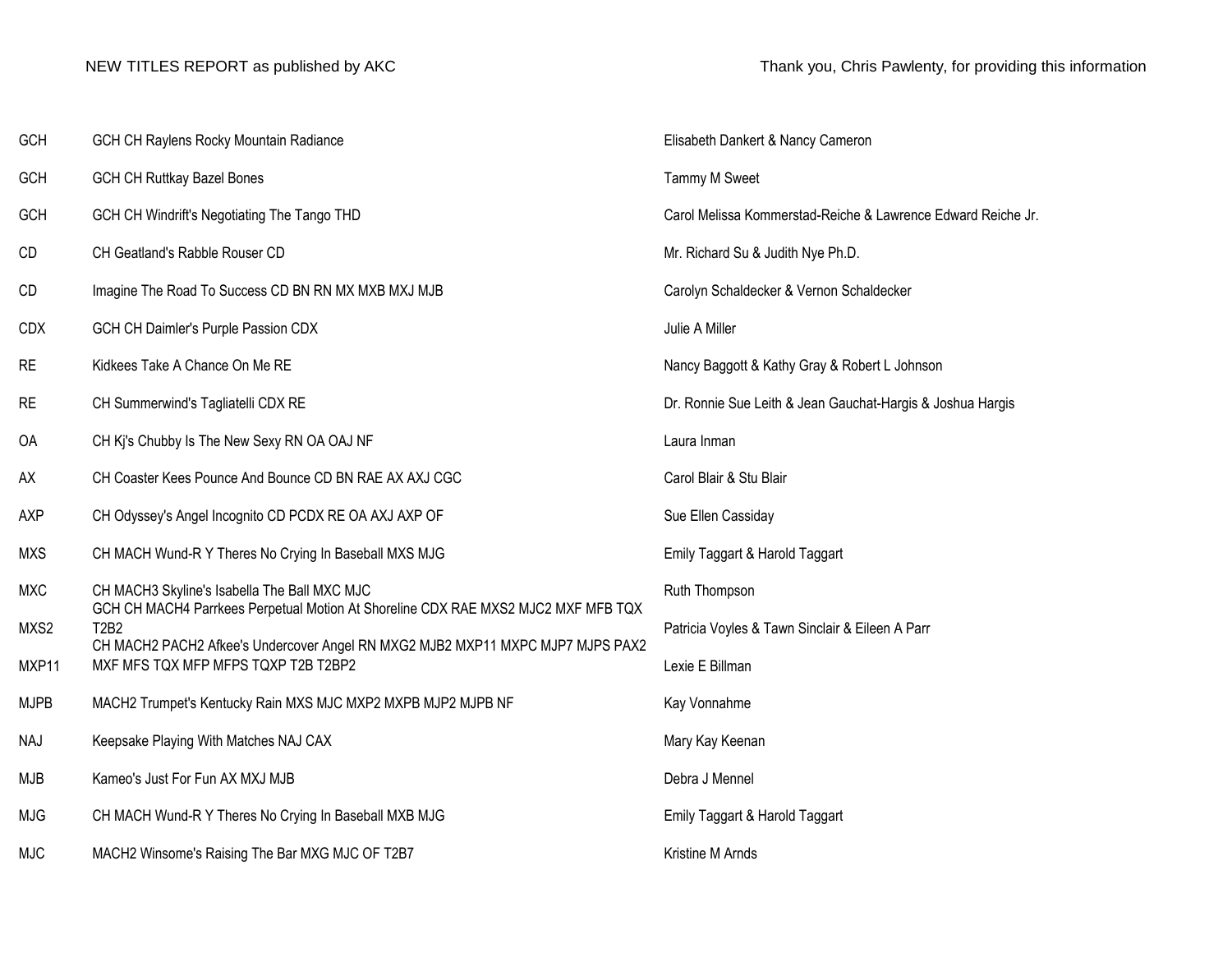| MJS2              | CH MACH3 Skyline's Celemir RN MXB2 MJS2 NF                                                           | Michele McGrath                                      |
|-------------------|------------------------------------------------------------------------------------------------------|------------------------------------------------------|
| MJP2              | Foxfair Counterpoint MXP MJP2 OFP                                                                    | Sherilyn K Solanick & John R Samuel                  |
| <b>MJPG</b>       | PACH Kimar's Prime Time In Sprookje MXP4 MXPB MJP7 MJPG PAX NFP                                      | Sherilyn Solanick & John R Samuel                    |
| MACH <sub>5</sub> | GCH CH MACH5 Parrkees Perpetual Motion At Shoreline CDX RAE MXS2 MJC2 MXF MFB TQX<br>T2B2            | Patricia Voyles & Tawn Sinclair & Eileen A Parr      |
| MACH11            | MACH11 Sherwood's Selah MXB4 MJB4 MXF TQX T2B2                                                       | Ms. Kimberly D Smith                                 |
| MACH14            | GCH CH MACH14 Shoreline's Tuff Act To Follow VCD3 VER RAE2 MXB5 MJS5 MXF MFB TQX<br>T <sub>2</sub> B | Tawn Sinclair & John Sinclair                        |
| PAX               | MACH2 Trumpet's Kentucky Rain MXS MJC MXPB MJPB PAX NF                                               | Kay Vonnahme                                         |
| T <sub>2</sub> BP | Afkee's Berberella MX MXB MXJ MJB MXP MXF T2B T2BP                                                   | Lexie E Billman                                      |
| CGC               | CH Coaster Kees Pounce And Bounce CD BN RAE OA AXJ CGC                                               | Carol Blair & Stu Blair                              |
| CGC               | Imagine The Road To Success CD BN RN MX MXB MXJ MJB CGC                                              | Carolyn Schaldecker & Vernon Schaldecker             |
| CGC               | GCH CH Kj's Chubbette CGC                                                                            | Kristen Dowd                                         |
| CGC               | GCH CH Kj's Hot Date CGC                                                                             | Kristen Dowd & Grace Stewart                         |
| CGC               | Lilly's Miracle Zoey CGC                                                                             | Kathleen Ayala                                       |
| <b>RATN</b>       | CH Daimler Wynwood Rhythm N Blues CDX BN GN RAE OA OAJ NAP NJP NF RATN                               | Lois Albright                                        |
| <b>RATN</b>       | GCH CH Wund-R Y Bases Loaded RN RATN CGCA                                                            | David Malanick & Terri Van Schyndel & Angie Malanick |
|                   | 2015 from the November AKC Report                                                                    |                                                      |
| <b>TITLE</b>      | <b>NAME</b>                                                                                          | <b>OWNERS</b>                                        |
| <b>CH</b>         | CH Bellakees Desert Sky                                                                              | Lynnette Losacco & Tari Casey & Jay Casey            |
| <b>CH</b>         | CH Canyonfrost Steer By The Stars                                                                    | Jen Prescott-Downing & David Downing                 |
| <b>CH</b>         | CH Darcroft Coca Cola Cowboy                                                                         | Doris Meadowcroft                                    |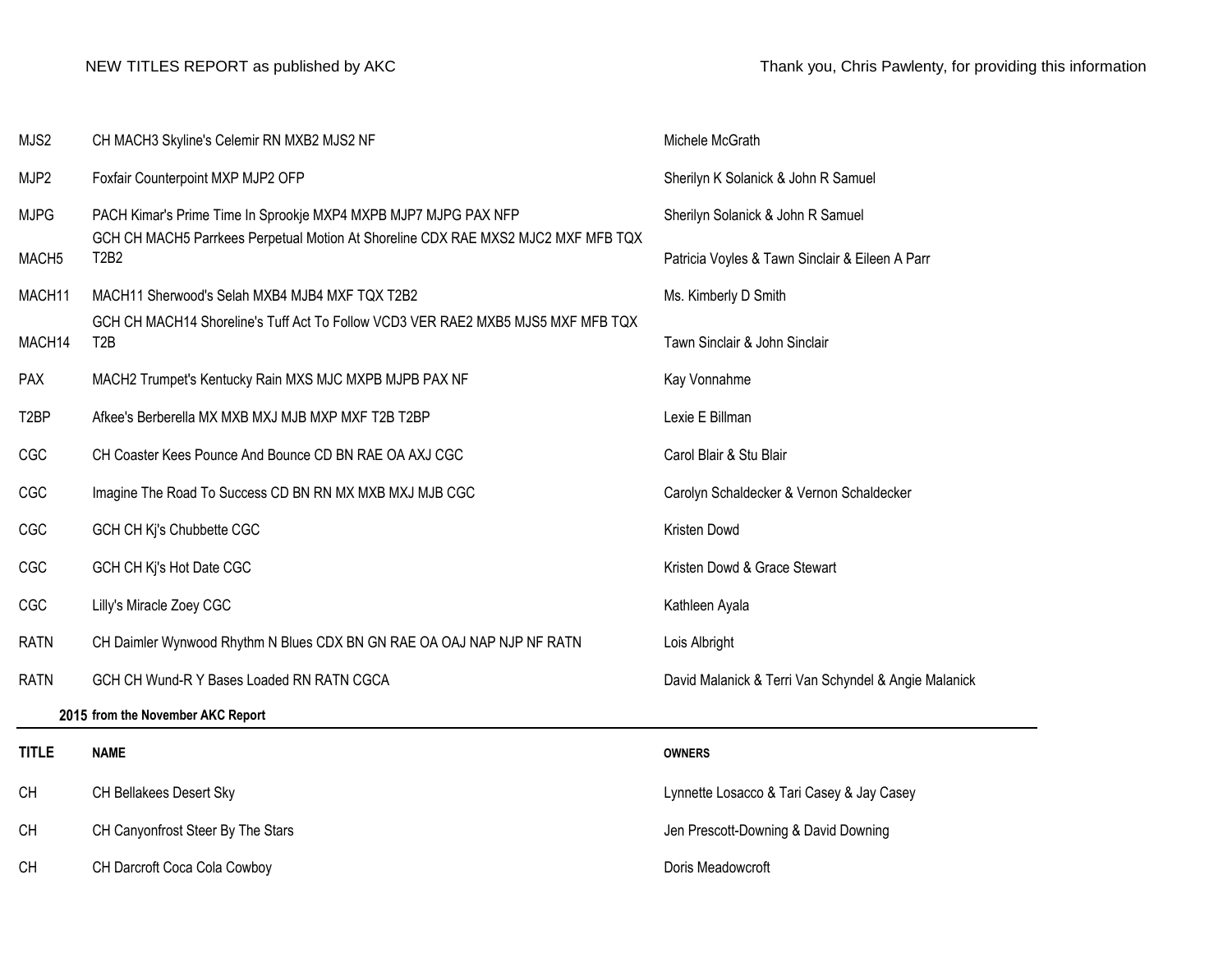| CH              | CH Designer's Fedx                              | Rita Jacobs                                   |
|-----------------|-------------------------------------------------|-----------------------------------------------|
| <b>CH</b>       | CH Dogwood Silveretta                           | Marlene s Earley                              |
| CH              | CH Evolution Straight No Chaser                 | Kellie Siekierski                             |
| CH              | CH Evolution's Know When To Hold 'Em            | Kellie Siekierski & Miss Emma Baldobino       |
| <b>CH</b>       | CH Jen'Ndi's Survivor's Game                    | Jennifer McClure                              |
| <b>CH</b>       | CH Jo-Lyn's Bounty Hunter                       | Caleb Napodano & Janit Johnson                |
| <b>CH</b>       | CH Keepsake Little Deuce Coupe                  | Margaret Bissell                              |
| CH              | CH Keesbrook's Kealoha Neon Moon                | Laura Lenci & Brenda S Brookes                |
| <b>CH</b>       | CH Ki's All That And A Bag Of Chips             | Kristen Dowd & Briana Killingsworth           |
| <b>CH</b>       | CH Ki's Tiny Dancer CGC                         | Kathy Gaynor                                  |
| <b>CH</b>       | CH Kriskee Burton Bee Of Mt Rose                | Joann Lewis-Franklin & Richard Franklin       |
| CH              | CH Shoreline's Cup O Sunshine NA NAJ            | Ms. Jocelyn Tipple & Mrs. Tawn Sinclair       |
| GCH             | GCH CH Ikon's Hooray For Hollywood              | Teresa Pike & Kathi Fleischer                 |
| GCH             | GCH CH Jenndi's It's All Fair Game For Stardust | Mrs. Sonya Lynn Anton & Mrs. Jennifer McClure |
| GCH             | GCH CH Olefort Spotted Eagle Ray                | Angela Curtis                                 |
| GCH             | GCH CH Rymiska Icy Treat For Shamrock           | Shannon Kelly & Brian Cook & Teresa Cook      |
| GCH             | GCH CH Skyline's Affinity For Adventure RA      | Kelli Denton & Becky Denton                   |
| <b>CDX</b>      | Afkees Thundersnow CDX BN OA NAJ                | Mrs. Victoria E Youngmeyer                    |
| OM <sub>2</sub> | Wyndspell Benchmark UDX OM2 BN GN GO RN OA OAJ  | Mrs. Lila M Dann                              |
| BN              | Trumpet's Guess Who BN                          | Bonnie Davis & Beth Blankenship               |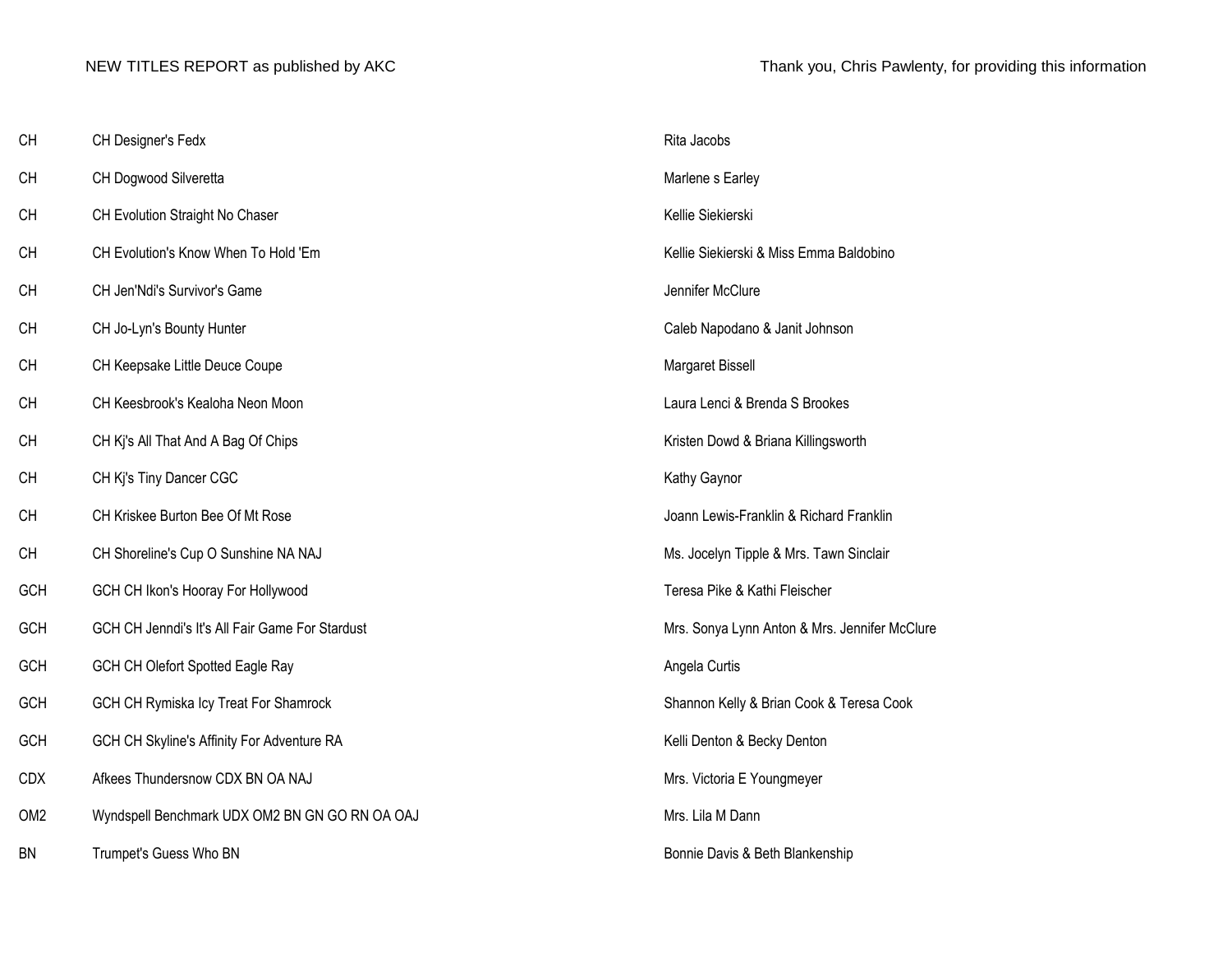| <b>RN</b>   | Corney's Corner's Ncis Agent Extraordinaire RN CGC                                                   | Edna M Corney & Denali Steinert                   |
|-------------|------------------------------------------------------------------------------------------------------|---------------------------------------------------|
| <b>RN</b>   | CH Evolution's Front Page News RN                                                                    | Karen Blair                                       |
| <b>RN</b>   | GCH CH Kj's Hot Date RN CGC                                                                          | Kristen Dowd                                      |
| <b>RA</b>   | Adonai's Sweet-N-Sassy CDX RA                                                                        | Ramona Barker                                     |
| <b>RA</b>   | GCH CH Kj's Play Date CDX BN RA NA CGCA                                                              | Lois and David Waddell                            |
| <b>RA</b>   | Maiha Dancing Wave BN RA THDN CGCA                                                                   | Marguerite Cutroni                                |
| <b>NA</b>   | Shoreline's Cup O Sunshine NA NAJ                                                                    | Ms. Jocelyn Tipple & Mrs. Tawn Sinclair           |
| AX          | CH Kj's Chubby Is The New Sexy RN AX OAJ NF                                                          | Laura Inman                                       |
| МX          | Kameo's Just For Fun MX MXJ MJB                                                                      | Debra J Mennel                                    |
| <b>MXB</b>  | Krafty's Secret Peppermint Twist MX MXB MXJ MJB                                                      | Ruth Thompson                                     |
| MXP3        | Majikees Chocolate Mystic Mint RN AX AXJ MXP3 MXPB MJP3 MJPB OF                                      | John A Malak & Joan Malak                         |
| MXP3        | MACH2 PACH Trumpet's Kentucky Rain MXS MJC MXP3 MXPB MJP3 MJPB PAX NF                                | Kay Vonnahme                                      |
| <b>MXPB</b> | MACH3 Covenant High Priestess CD RE MXG MJB2 MXP2 MXPB MJP2 XF                                       | Frances D'Amico & Patricia Ferguson               |
| <b>OAJ</b>  | CH Shoreline's Cup O Sunshine NA OAJ                                                                 | Ms. Jocelyn Tipple & Mrs. Tawn Sinclair           |
| <b>MJB</b>  | Keepsake He'LI Blow You Away MX MXB MXJ MJB XF CA                                                    | Beth Godwin                                       |
| <b>MJS</b>  | Covenants Dashing Casanova CD RN MX MXB MXJ MJS NJP XF                                               | Fran D'Amico & Patricia Ferguson & Anita Houchins |
| <b>MJC</b>  | MACH2 Resq's Ruger 514 MXG MJC XF T2B2                                                               | Mrs. Shelley Durbak & Mr. Joseph Durbak           |
| MJC3        | MACH8 Rainkees He's Got Razzmatazz CD RE MXS3 MJC3 MXF MFG TQX T2B2                                  | Beth Godwin                                       |
| MJS4        | MACH11 Sherwood's Selah MXB4 MJS4 MXF TQX T2B2                                                       | Ms. Kimberly D Smith                              |
| MJG5        | GCH CH MACH14 Shoreline's Tuff Act To Follow VCD3 VER RAE2 MXB5 MJG5 MXF MFB TQX<br>T <sub>2</sub> B | Tawn Sinclair & John Sinclair                     |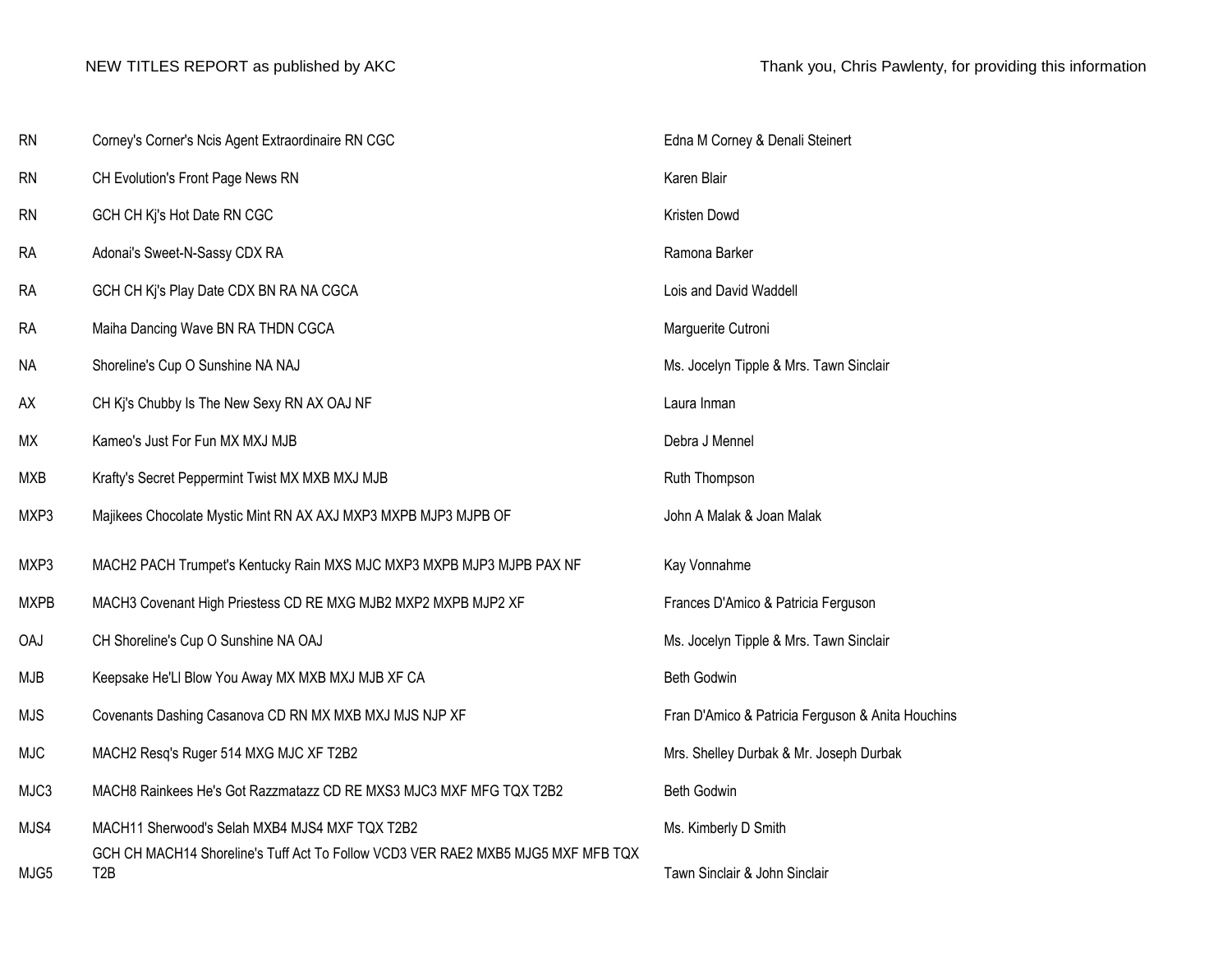| <b>TITLE</b>      | <b>NAME</b>                                                                | <b>OWNERS</b>                       |
|-------------------|----------------------------------------------------------------------------|-------------------------------------|
|                   | 2015 from the December AKC Report                                          |                                     |
| <b>RATO</b>       | CH Ki's Speed Date BN RN MX MXJ NAP NJP OF RATO                            | Laura Inman                         |
| <b>RATN</b>       | Wild Winds A Star Is Born RATN CGC                                         | Bonnie Hammond Brown & Heidi Swan   |
| CGCU              | Suncoast's Reggie Barkly Of LI CGCA CGCU                                   | Mary Lynch & Robert Lynch           |
| CGCU              | Clingmey's Keeshond Garden's Kallie CGCA CGCU                              | Mary Lynch                          |
| CGCA              | Allante's Wicked Wave Of Wonder BN RN CGCA                                 | Margaret K. Griffo                  |
| CGC               | Keeplay's Pirate Of Penzance CGC                                           | Barbara Harkness & Deborah Hibbend  |
| CGC               | CH Imagine Against All Odds CGC                                            | Diana Pesek                         |
| <b>T2B8</b>       | MACH2 Winsome's Raising The Bar MXG MJC OF T2B8                            | Kristine M Arnds                    |
| PAX               | MACH3 PACH Covenant High Priestess CD RE MXG MJB2 MXPB MJPB PAX XF         | Frances D'Amico & Patricia Ferguson |
| PACH              | MACH2 PACH Trumpet's Kentucky Rain MXS MJC MXPB MJPB PAX NF                | Kay Vonnahme                        |
| PACH              | MACH3 PACH Covenant High Priestess CD RE MXG MJB2 MXPB MJPB PAX XF         | Frances D'Amico & Patricia Ferguson |
| MACH <sub>2</sub> | MACH2 Greykees Prince Charming CDX RE MXC MJC XF                           | Steve Dworkin                       |
| <b>MFP</b>        | Afkee's Berberella MX MXB MXJ MJB MXP MXF MFP T2B T2BP                     | Lexie E Billman                     |
| <b>NFP</b>        | CH Daimler Wynwood Rhythm N Blues CDX BN GN RAE OA OAJ NAP NJP NF NFP RATN | Lois Albright                       |
| <b>NFP</b>        | GCH CH Astarz Through The Looking Glass NJP NFP CGC                        | Donna Stekli & Kathryn Barker       |
| <b>MJPB</b>       | MACH3 Covenant High Priestess CD RE MXG MJB2 MXP2 MXPB MJP2 MJPB XF        | Frances D'Amico & Patricia Ferguson |
| MJP3              | MACH2 PACH Trumpet's Kentucky Rain MXS MJC MXPB MJP3 MJPB PAX NF           | Kay Vonnahme                        |

CH CH B Mi Onyx CH B Mi Onyx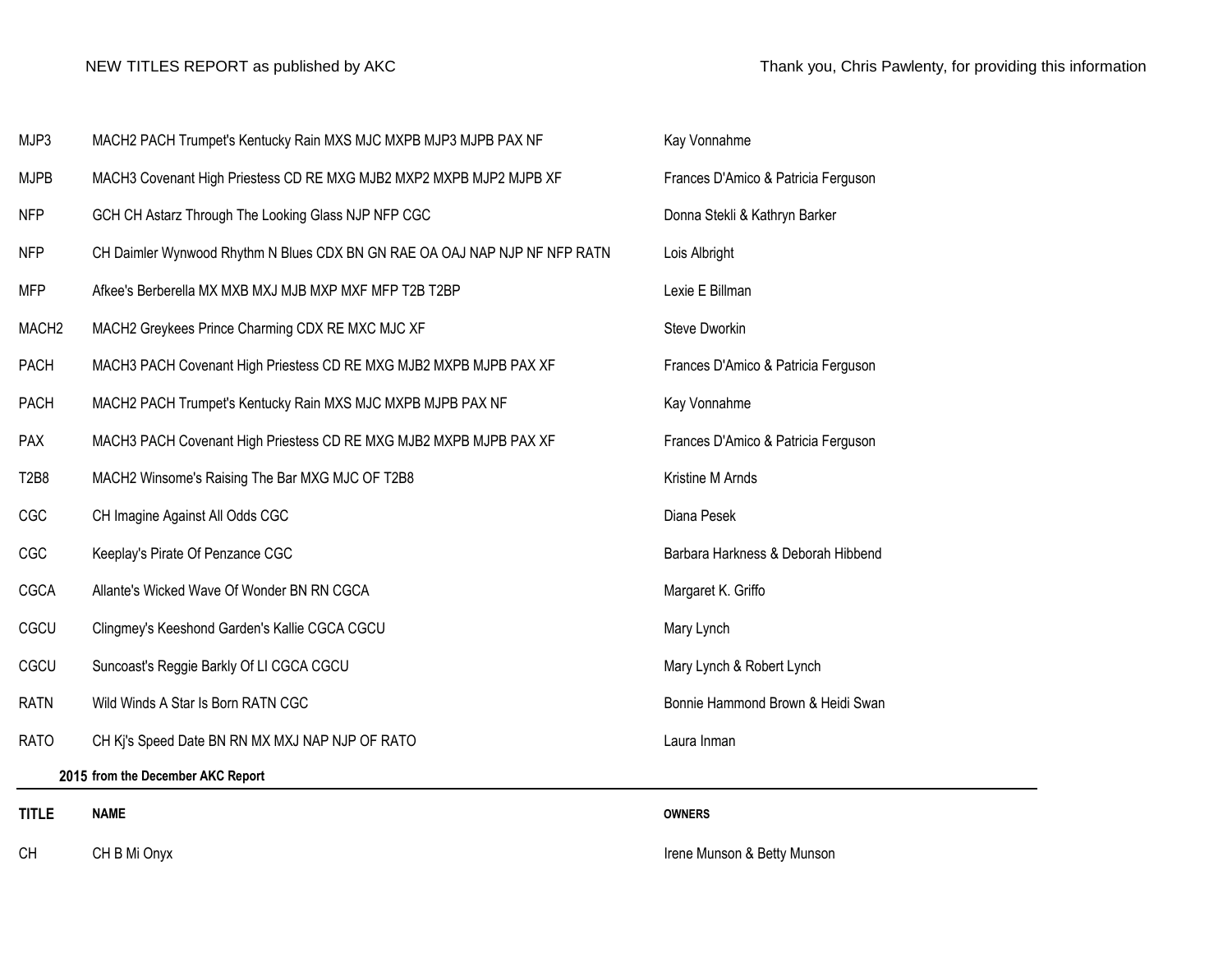| <b>CH</b>       | CH B Mi Opal                                                  | Irene Munson & Betty Munson                    |
|-----------------|---------------------------------------------------------------|------------------------------------------------|
| <b>CH</b>       | CH Cornerstone's Forever & A Day By Whirlwind                 | Jean Leiker & Dave Leiker                      |
| CH              | CH Dogwood Amsterdam I Am                                     | Marlene s Earley                               |
| CH              | CH Shainakees Faith In Song At Southcar                       | Lynne Hewitt & Rev. Ruthann Seibert            |
| <b>CH</b>       | CH Trumpet's I Wanna Be Your Boyfriend                        | Beth Blankenship                               |
| GCH             | GCH CH Jenn'Di's Wild Thang O'Ashbrook @ Adonai               | Melinda Hughes & Linda Moss & Jennifer McClure |
| GCH             | <b>GCH CH Silverbear Callme Irresistible</b>                  | Sharon Miller                                  |
| CD              | Moonshadow's Little Man Gibbs CD BN RN CGC                    | Ellen B Kramer                                 |
| <b>CDX</b>      | CH Shoreline's Ruby Slippers CDX BN RAE MX MXS MXJ MJS XF T2B | Patricia Voyles & Tawn Sinclair                |
| <b>CDX</b>      | CH Skyline's Outburst CDX RE OA OAJ CGC                       | Stacey Alexander & Thomas Alexander            |
| UD              | Keesbrook's Diamond Jubilee UD                                | Marion Crain                                   |
| UD              | CH Owenbriar's Incredible Journey UD                          | Denise Arway                                   |
| <b>UDX</b>      | CH Wyndspell Live Wire II UDX OM2                             | <b>Marion Crain</b>                            |
| OM <sub>2</sub> | CH Wyndspell Live Wire II UD OM2                              | Marion Crain                                   |
| OM4             | CH OTCH Keesbrook's Opal Essence UDX2 OM4                     | <b>Marion Crain</b>                            |
| PCD             | Ruttkay Wiggle My Way PCD                                     | Joan Hoffman & John Hoffman                    |
| <b>RN</b>       | CH Jen'N Di's Don'T Stop Believin' RN CGC                     | Barbara Anne Crawford Stoffel & Diane Wright   |
| <b>RA</b>       | CH Keekichi's Klassic Irish Dancer CD BN RA                   | Ann M McHugh                                   |
| <b>NA</b>       | Discover Red Velvet Swing NA                                  | Roseann Vorce                                  |
| МX              | CH Hallelujah's Canon Amen CD RE MX MXJ XF T2B CGC            | Sue Ellen Cassiday & John Cassiday             |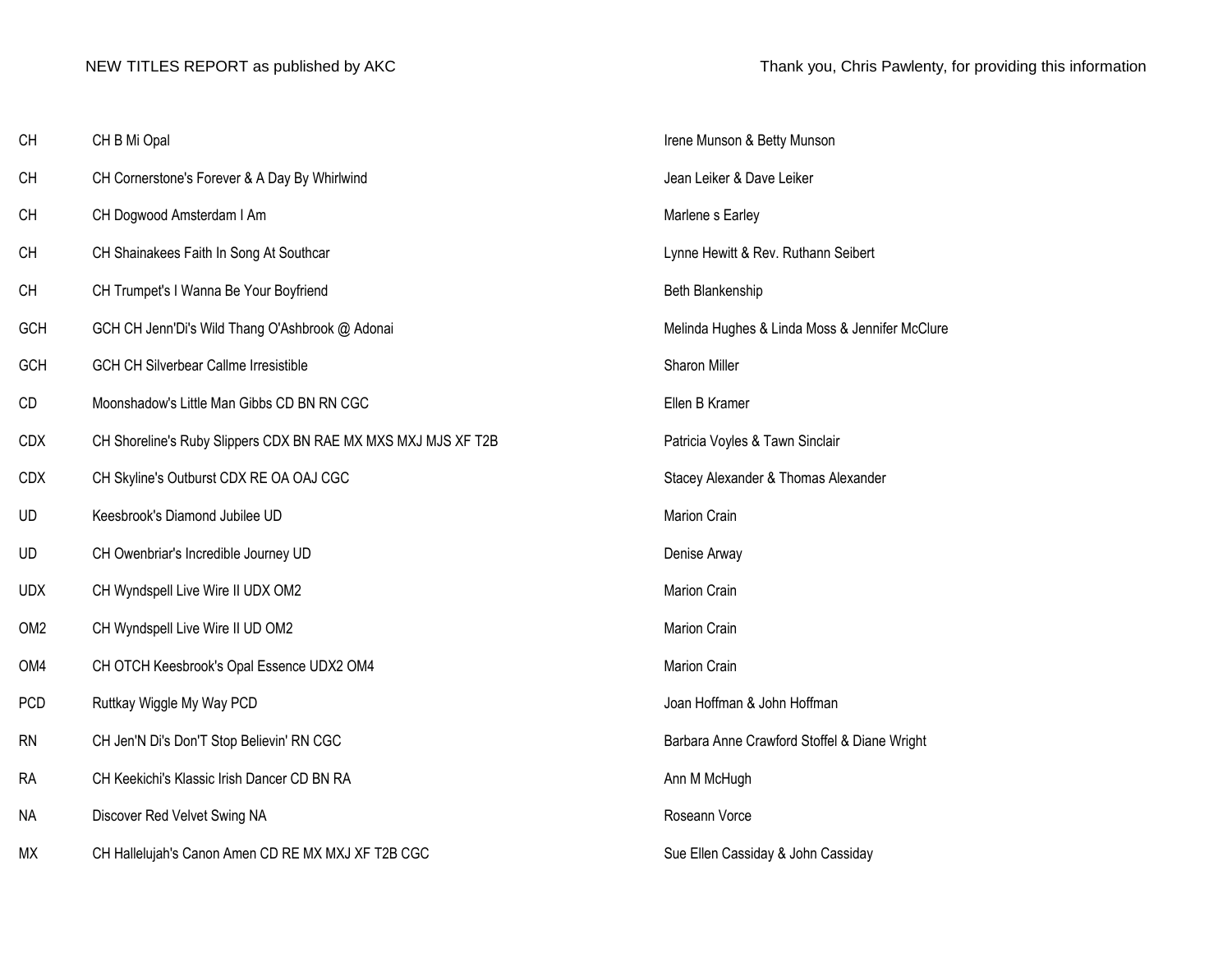| <b>MXC</b>                    | MACH Keepsake Hot As A Pistol MXC MJC XF T2B CAX2                                         | Mary Kay Keenan                                            |
|-------------------------------|-------------------------------------------------------------------------------------------|------------------------------------------------------------|
| <b>MXC</b>                    | MACH2 Resq's Ruger 514 MXC MJC XF T2B2                                                    | Mrs. Shelley Durbak & Mr. Joseph Durbak                    |
| MXP3                          | MACH3 PACH Covenant High Priestess CD RE MXG MJB2 MXP3 MXPB MJPB PAX XF                   | Frances D'Amico & Patricia Ferguson                        |
| NAJ                           | GCH CH Kj's Play Date CDX BN RA NA NAJ CGCA                                               | Lois and David Waddell                                     |
| <b>NAJ</b>                    | Ruttkay Freya RE NA NAJ                                                                   | Ann Fowler                                                 |
| <b>OAJ</b>                    | GCH CH Allante's Politically Correct OA OAJ OF CGC                                        | Julie North & Jay North                                    |
| <b>MJB</b>                    | CH Hallelujah's Canon Amen CD RE MX MXJ MJB XF T2B CGC                                    | Sue Ellen Cassiday & John Cassiday                         |
| MJB                           | CH Kj's Speed Date BN RN MX MXB MXJ MJB NAP NJP OF RATO                                   | Laura Inman                                                |
| <b>MJS</b>                    | MACH Covenants Connect The Dots RN MXB MJS XF                                             | Patricia Ferguson & Frances D'Amico                        |
| MJB <sub>2</sub>              | CH MACH3 Skyline's Isabella The Ball MXC MJB2                                             | Ruth Thompson                                              |
| MJB3                          | GCH CH MACH5 Parrkees Perpetual Motion At Shoreline CDX RAE MXS2 MJB3 MXF MFB TQX<br>T2B2 | Patricia Voyles & Tawn Sinclair & Eileen A Parr            |
| <b>MJP</b>                    | MACH2 Afkee's Mistress Of The Dark RN MXC MJB2 MJP MXF T2B                                | Lexie E Billman                                            |
| MJP2                          | MACH2 Covenant Rising Sun CD RAE MXG MJG MXP MJP2 MXF                                     | Patricia Ferguson & Frances D'Amico                        |
| MJP3                          | MACH3 PACH Covenant High Priestess CD RE MXG MJB2 MXP3 MXPB MJP3 MJPB PAX XF              | Frances D'Amico & Patricia Ferguson                        |
| <b>NF</b>                     | Novel's New Tricks RN OA OAJ NF                                                           | Linda Hall & Sueanne Nelson & Barbara Cobean & Gerald Hall |
| MACH <sub>8</sub>             | CH MACH8 Harem's Head Over Heels MXC2 MJS3 NF T2B                                         | Emily Taggart & Harold Taggart                             |
| MACH9                         | MACH9 Rainkees He's Got Razzmatazz CD RE MXS3 MJC3 MXF MFG TQX T2B2                       | Beth Godwin                                                |
| T <sub>2</sub> B <sub>4</sub> | MACH5 Tasmanian Tiki MXB3 MJS3 OF T2B4                                                    | Marsha Yaeger                                              |
| CGC                           | CH Jo-Lyn's Captive Heart THDN CGC                                                        | Pam Skinner & Janit L Johnson                              |
| CGC                           | Vista's King Of Hearts CGC                                                                | Ms. Annette LeGendre                                       |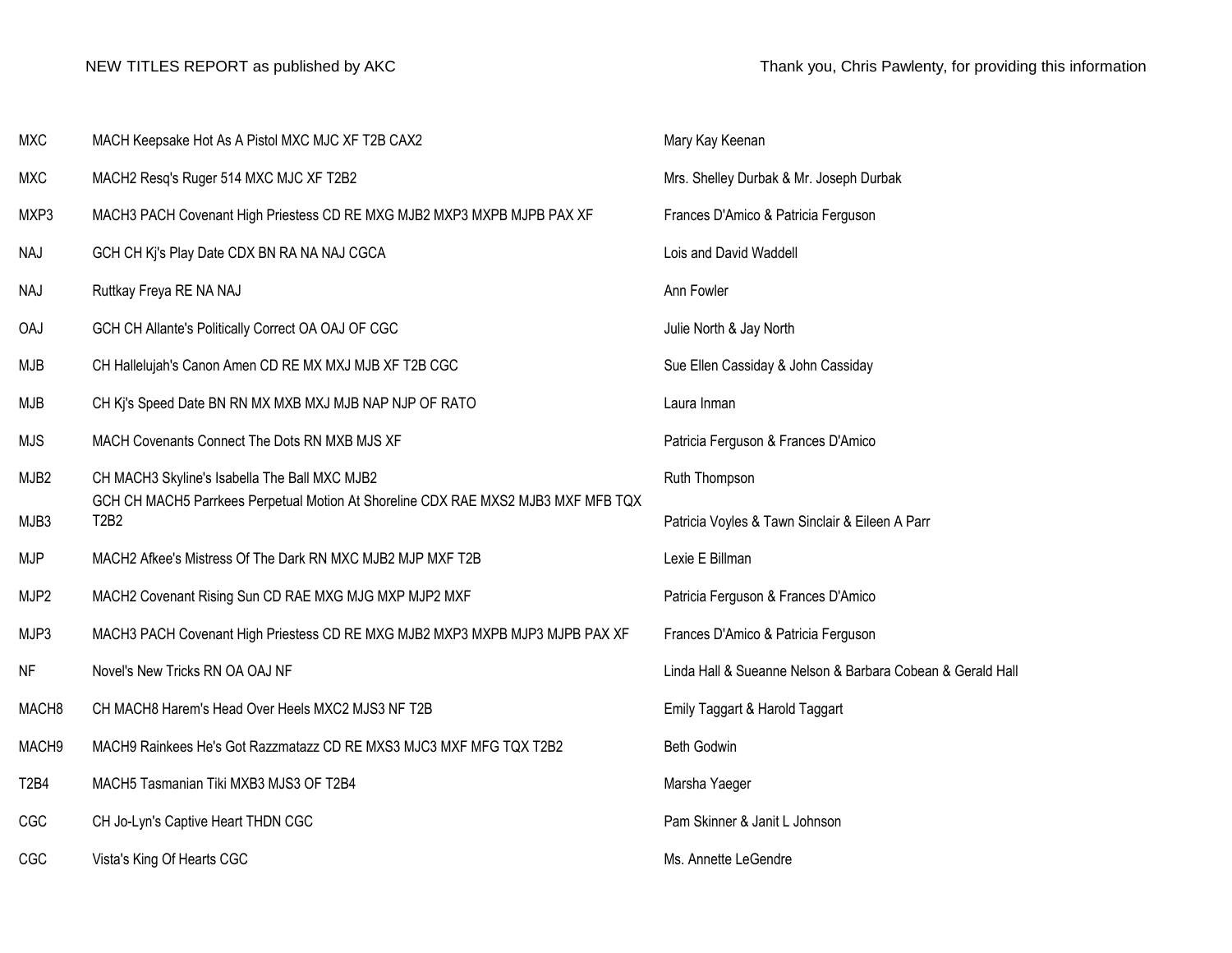| <b>CGCA</b>  | CH Masada's Gentle Rain CGCA                       | Nancy Royse & Judi James                                   |
|--------------|----------------------------------------------------|------------------------------------------------------------|
| CGCU         | CH Masada's Gentle Rain CGCU                       | Nancy Royse & Judi James                                   |
|              | 2016 from the January AKC Report                   |                                                            |
| <b>TITLE</b> | <b>NAME</b>                                        | <b>OWNERS</b>                                              |
| <b>CH</b>    | CH Adonai's Still Small Voice                      | Melinda Hughes                                             |
| <b>CH</b>    | CH Bearpaws Bonnyvale Rebel                        | Marcy L Zingler & Suzanne H Hampton                        |
| CH           | CH Kidkees Sweet Escape CGC                        | Kathy Gray                                                 |
| <b>CH</b>    | CH Richwoods Poetic Justice                        | Charlotte A Richards & Florine M Bastuba                   |
| <b>CH</b>    | CH Trumpet's So What'Cha Want                      | Linda Fletcher                                             |
| <b>CH</b>    | CH Wolfers You Can'T Catch Me                      | Linda Cranford & Rob Fowler & Bonnie Fowler                |
| <b>GCH</b>   | GCH CH Jo-Lyns Lexus                               | Janit L Johnson                                            |
| GCH          | GCH CH Nytsky's Lytning Strykes At Kimar           | Lisa O'Dellick                                             |
| <b>GCH</b>   | GCH CH Paradise Kees' Vixen Of Keenorth            | Elizabeth Fortino & Linda Samuel                           |
| <b>GCH</b>   | GCH CH Shoreline's Wild Rider                      | John Smith & Margaret Zukus-Smith                          |
| GCH          | GCH CH Smokee Ridges Shredding Machine             | Betty Ann Lyons                                            |
| <b>GCH</b>   | GCH CH Whirlwind's Star From The Heavens By Adonai | Melinda Hughes & Julie Jacob                               |
| <b>OTCH</b>  | CH OTCH Wyndspell Live Wire II UDX OM2             | Marion Crain                                               |
| CD           | Novel's New Tricks CD RN OA OAJ NF                 | Linda Hall & Sueanne Nelson & Barbara Cobean & Gerald Hall |
| CD           | Ruttkay Wiggle My Way CD PCD                       | Joan Hoffman & John Hoffman                                |
| <b>CD</b>    | Trumpet's Guess Who CD BN                          | Bonnie Davis & Beth Blankenship                            |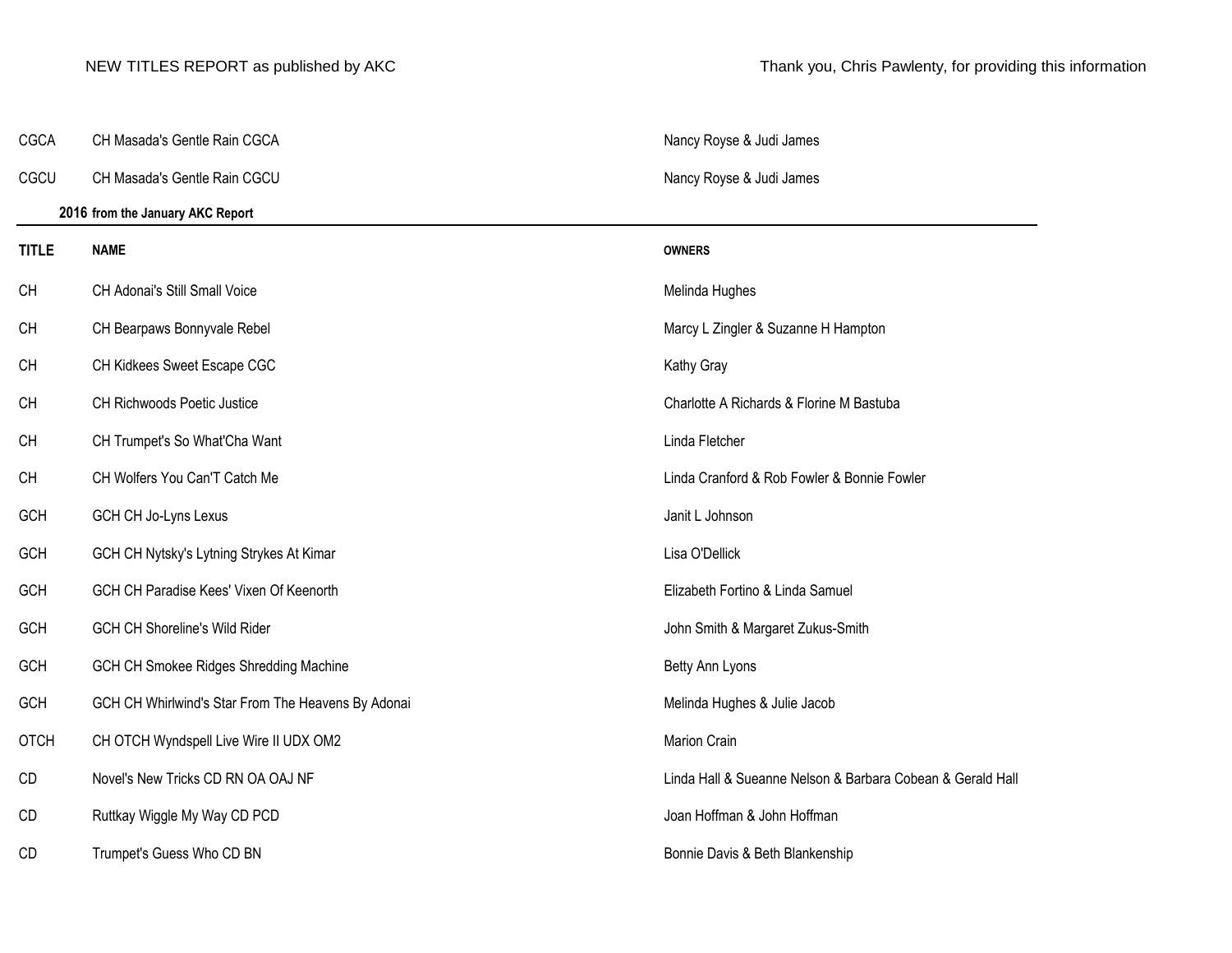| <b>CDX</b>      | Beasley's Fancy Chief Clancy CDX RE THD DJ CGCA                                           | Stacie Beasley & Jeffrey Beasley                   |
|-----------------|-------------------------------------------------------------------------------------------|----------------------------------------------------|
| <b>CDX</b>      | CH Wyndspell Sera's Toy Story CDX RN CGC                                                  | Dawn M Sung & Steven Sung                          |
| OM1             | CH Keepsake Firestarter VCD2 UD OM1 VER RE MX MXJ MJB XF T2B                              | Jean Munger                                        |
| OM <sub>3</sub> | Wyndspell Benchmark UDX OM3 BN GN GO RN OA OAJ                                            | Mrs. Lila M Dann                                   |
| BN              | CH Evolution's Front Page News BN RN                                                      | Karen Blair                                        |
| GO              | Keedox High Flyer CD GO RE                                                                | Karen Squier                                       |
| GO              | Ruttkay Autumn Bronze VCD2 GO RAE OF THDX                                                 | Daisy Mae Kramer                                   |
| <b>RN</b>       | CH Wyndspell Sera's Toy Story CDX RN CGC                                                  | Dawn M Sung & Steven Sung                          |
| <b>RE</b>       | Nightwind' S Pearl Breeze CD BN RE                                                        | Elaine D Dante & Deborah Hodges                    |
| <b>NA</b>       | Keepsake Playing With Matches NA NAJ CAX                                                  | Mary Kay Keenan                                    |
| <b>NA</b>       | CH Sun-Kiss Uzetta CD BN RE NA NAJ                                                        | Kathleen Bloden & Donna Williams & Ernest Williams |
| <b>NAP</b>      | Shaker Hill Moli V Greenkees RAE NAP NJP                                                  | Alice L Thayer                                     |
| 0A              | CH Shoreline's Cup O Sunshine OA OAJ                                                      | Ms. Jocelyn Tipple & Mrs. Tawn Sinclair            |
| AX              | CH Shoreline's Hangin' Tuff AX MXJ MJB                                                    | Edith Tipple & Tawn Sinclair & Jocelyn Tipple      |
| <b>MXB</b>      | CH Windrifs Right On The Money MX MXB MXJ MJB OF T2B                                      | Joanne Reed & Karen O'Neil                         |
| <b>MXS</b>      | Adonai's Star Attraction MX MXS MXJ MJB XF T2B CGC                                        | Craig Josling & Judith Hintzman                    |
| <b>MXS</b>      | GCH CH Jamynn's I'M Not An Outlaw CD MX MXS MXJ MJS                                       | Shirley Kilpatrick                                 |
| <b>MXC</b>      | CH MACH Daimler's Truly Top Secret CDX RE MXC MJB2 XF T2B CGC                             | Sue Ellen Cassiday & John Cassiday                 |
| MXB2            | GCH CH MACH2 Shoreline's Tuff Enuf VCD2 BN RAE MXB2 MJB2 MXF T2B2                         | Tawn Sinclair & Pia Paulsen                        |
| MXG2            | GCH CH MACH5 Parrkees Perpetual Motion At Shoreline CDX RAE MXG2 MJB3 MXF MFB TQX<br>T2B2 | Patricia Voyles & Tawn Sinclair & Eileen A Parr    |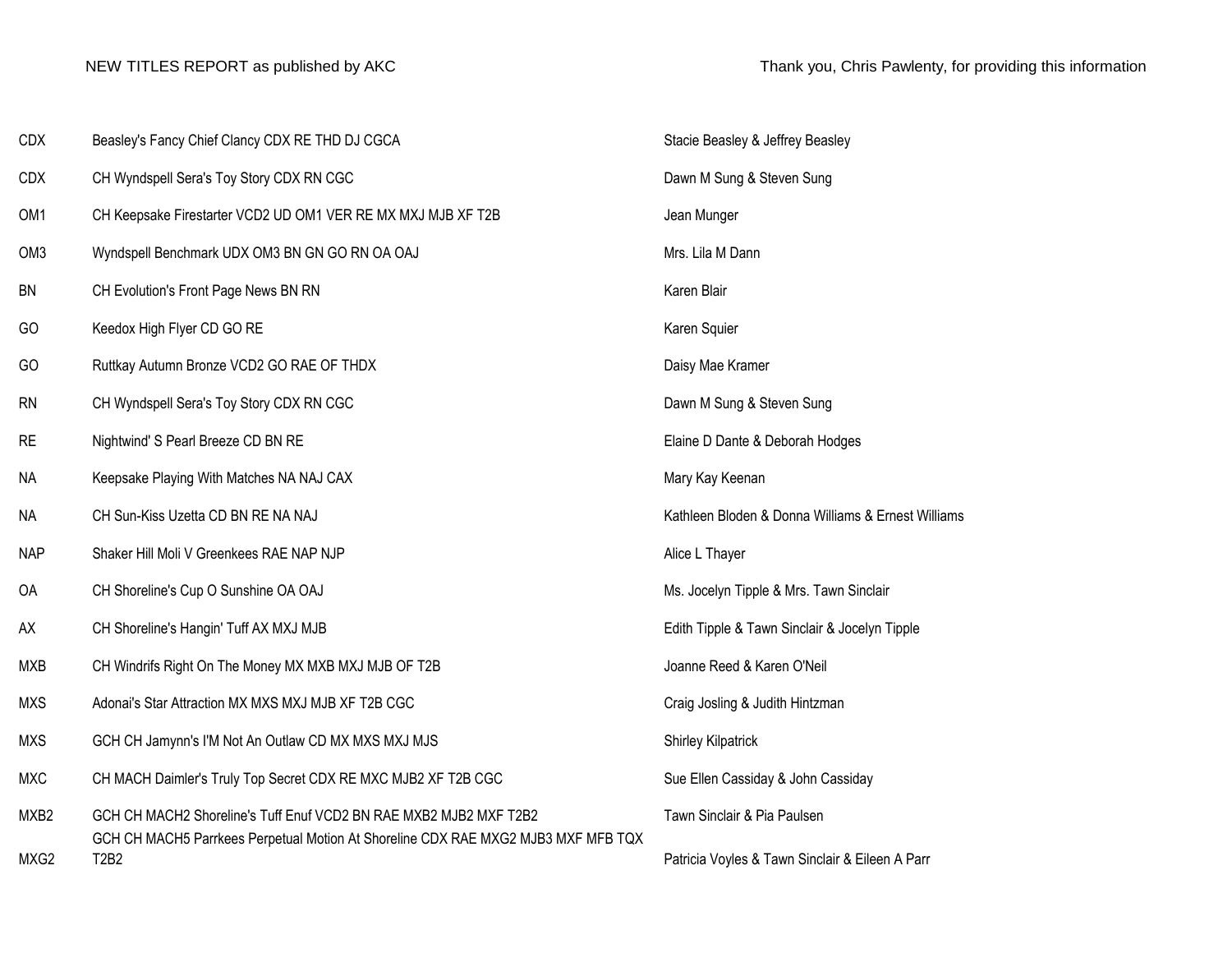| MXC2             | CH MACH5 Paradise Kees' Alotta Colada UD MXC2 MJG2                                                   | <b>Shirley Kilpatrick</b>                          |
|------------------|------------------------------------------------------------------------------------------------------|----------------------------------------------------|
| MXS4             | MACH11 Sherwood's Selah MXS4 MJS4 MXF TQX T2B2                                                       | Ms. Kimberly D Smith                               |
| MXS5             | GCH CH MACH14 Shoreline's Tuff Act To Follow VCD3 VER RAE2 MXS5 MJG5 MXF MFB TQX<br>T <sub>2</sub> B | Tawn Sinclair & John Sinclair                      |
| <b>MXP</b>       | MACH2 Afkee's Mistress Of The Dark RN MXC MJB2 MXP MJP MXF T2B                                       | Lexie E Billman                                    |
| <b>MXP</b>       | Sweetkees Mia Esmerelda Ruttkay NA MXP MJP2 NF                                                       | Dawn Rager & Donald Warren                         |
| <b>NAJ</b>       | CH Sun-Kiss Uzetta CD BN RE NA NAJ                                                                   | Kathleen Bloden & Donna Williams & Ernest Williams |
| <b>AXJ</b>       | CH Kj's Chubby Is The New Sexy RN AX AXJ NF                                                          | Laura Inman                                        |
| AJP              | CH Odyssey's Angel Incognito CD PCDX RE OA AXJ AXP AJP OF                                            | Sue Ellen Cassiday                                 |
| MXJ              | CH Coaster Kees Pounce And Bounce CD BN RAE AX MXJ CGC                                               | Carol Blair & Stu Blair                            |
| MJB <sub>2</sub> | GCH CH MACH2 Shoreline's Tuff Enuf VCD2 BN RAE MXB2 MJB2 MXF T2B2                                    | Tawn Sinclair & Pia Paulsen                        |
| <b>MJP</b>       | Afkee's Berberella MX MXB MXJ MJB MXP MJP MXF MFP T2B T2BP                                           | Lexie E Billman                                    |
| <b>MJP</b>       | MACH Rainkees Sweeterned By Shamrock RN MXB MJS MJP XF                                               | Sue Ritchie & Christine D Maxfield                 |
| MJP2             | MACH2 Afkee's Mistress Of The Dark RN MXC MJB2 MXP MJP2 MXF T2B T2BP                                 | Lexie E Billman                                    |
| MJP2             | Sweetkees Kacy Ruttkay RN NA NAJ MXP MJP2 OF                                                         | Don Rager & Dawn Rager                             |
| MJP4             | MACH2 PACH Trumpet's Kentucky Rain MXS MJC MXP3 MXPB MJP4 MJPB PAX NF                                | Kay Vonnahme                                       |
| <b>NF</b>        | CH MACH3 Skyline's Isabella The Ball MXC MJB2 NF                                                     | Ruth Thompson                                      |
| XF               | Amjukees Let It Be AX AXJ XF                                                                         | Janice Graves                                      |
| <b>MXF</b>       | MACH2 Resq's Ruger 514 MXC MJC MXF T2B2                                                              | Mrs. Shelley Durbak & Mr. Joseph Durbak            |
| <b>MACH</b>      | MACH B Mi Glamour Gal O' Mine RE MXB MJS OAP AJP NF                                                  | Patricia Dunham                                    |
| <b>MACH</b>      | MACH Covenants Dashing Casanova CD RN MXB MJS NJP XF                                                 | Fran D'Amico & Patricia Ferguson & Anita Houchins  |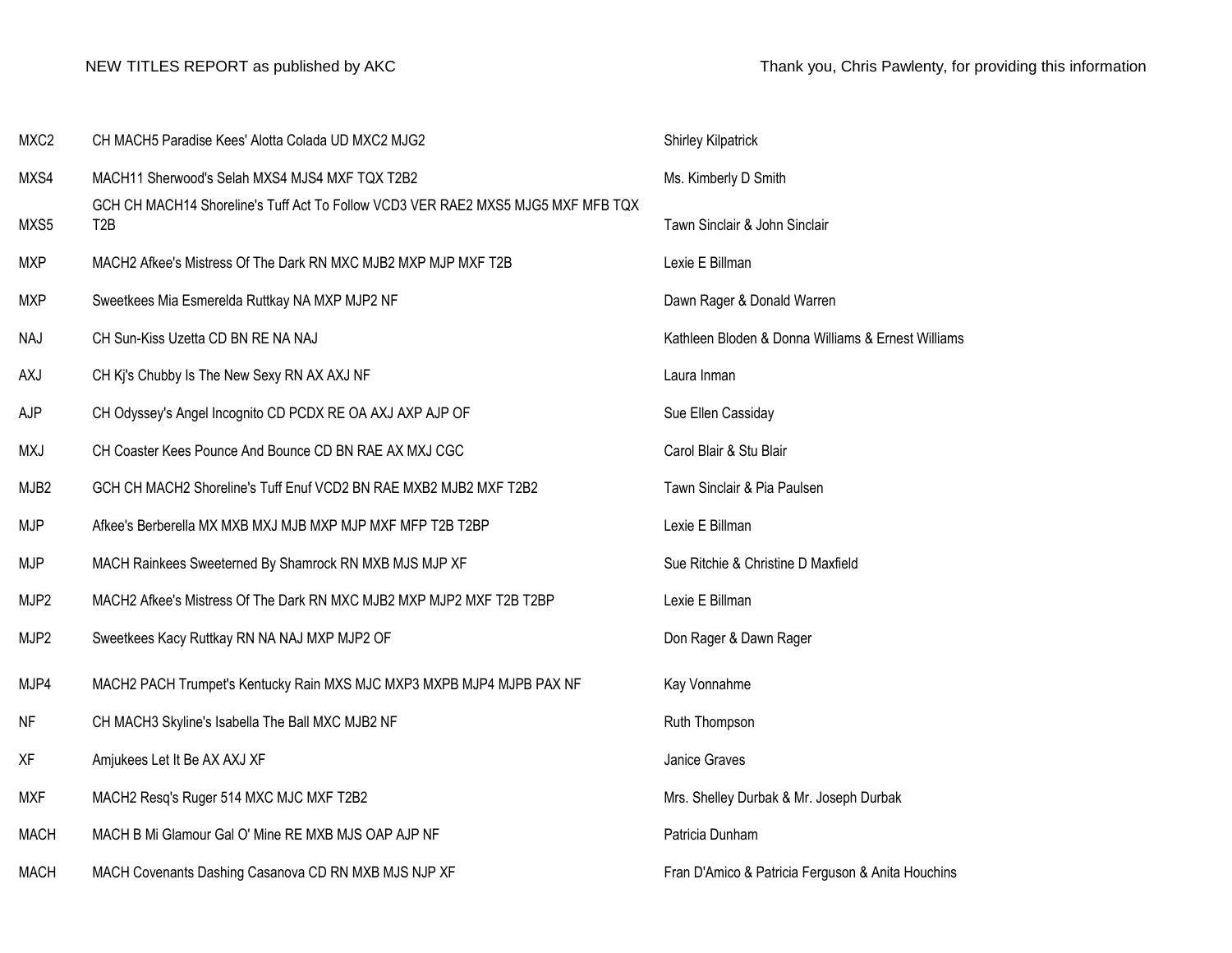| MACH <sub>2</sub>                 | CH MACH2 Wund-R Y Theres No Crying In Baseball MXS MJG               | Emily Taggart & Harold Taggart                                  |
|-----------------------------------|----------------------------------------------------------------------|-----------------------------------------------------------------|
| MACH <sub>3</sub>                 | MACH3 Resq's Ruger 514 MXC MJC MXF T2B2                              | Mrs. Shelley Durbak & Mr. Joseph Durbak                         |
| T <sub>2</sub> B                  | CH Shoreline's Hangin' Tuff AX MXJ MJB T2B                           | Edith Tipple & Tawn Sinclair & Jocelyn Tipple                   |
| T <sub>2</sub> B                  | CH Windrifs Right On The Money MX MXJ MJB OF T2B                     | Joanne Reed & Karen O'Neil                                      |
| T <sub>2</sub> BP                 | MACH2 Afkee's Mistress Of The Dark RN MXC MJB2 MXP MJP2 MXF T2B T2BP | Lexie E Billman                                                 |
| CGC                               | CH Bonnyvale's Picture This RN THDN CGC                              | Joanne Harrar & Carolyn Wolfe & Darlene Basch & Jim Wolfe       |
| CGC                               | Bonnyvale's Special Addition RE THD CGC                              | James M Wolfe & Joanne Harrar & Carolyn H Wolfe & Darlene Bosch |
| CGC                               | Bonnyvale's Truly Winsome CDX THD CGC                                | Joanne Harrar & Carolyn Wolfe & James M Wolfe & Darlene Boscl   |
| CGC                               | CH Bonnyvales's Wild Irish Rose RAE THDN CGC                         | Darlene Bosch & Carolyn Wolfe & Jim Wolfe & Joanne Harrar       |
| CGC                               | Darcroft Famous In A Small Town CGC                                  | Alan Graham                                                     |
| CGC                               | Kidkees Sweet Escape CGC                                             | Kathy Gray                                                      |
| <b>CGCA</b>                       | Kodee Ferguson CGCA                                                  | Mr. Gayle C Ferguson                                            |
| CGCA                              | Vista's King Of Hearts CGCA                                          | Ms. Annette LeGendre                                            |
| <b>THDN</b>                       | CH Bonnyvale's Picture This RN THDN CGC                              | Joanne Harrar & Carolyn Wolfe & Darlene Basch & Jim Wolfe       |
| <b>THDN</b>                       | CH Bonnyvales's Wild Irish Rose RAE THDN CGC                         | Darlene Bosch & Carolyn Wolfe & Jim Wolfe & Joanne Harrar       |
| <b>THD</b>                        | Bonnyvale's Special Addition RE THD CGC                              | James M Wolfe & Joanne Harrar & Carolyn H Wolfe & Darlene Bosch |
| <b>THD</b>                        | Bonnyvale's Truly Winsome CDX THD CGC                                | Joanne Harrar & Carolyn Wolfe & James M Wolfe & Darlene Boscl   |
| <b>THD</b>                        | Kidkees Make No Mistake RN NA OAJ THD CGC                            | Kathy Gray & Nicole Gray                                        |
| 2016 from the February AKC Report |                                                                      |                                                                 |

**TITLE NAME OWNERS**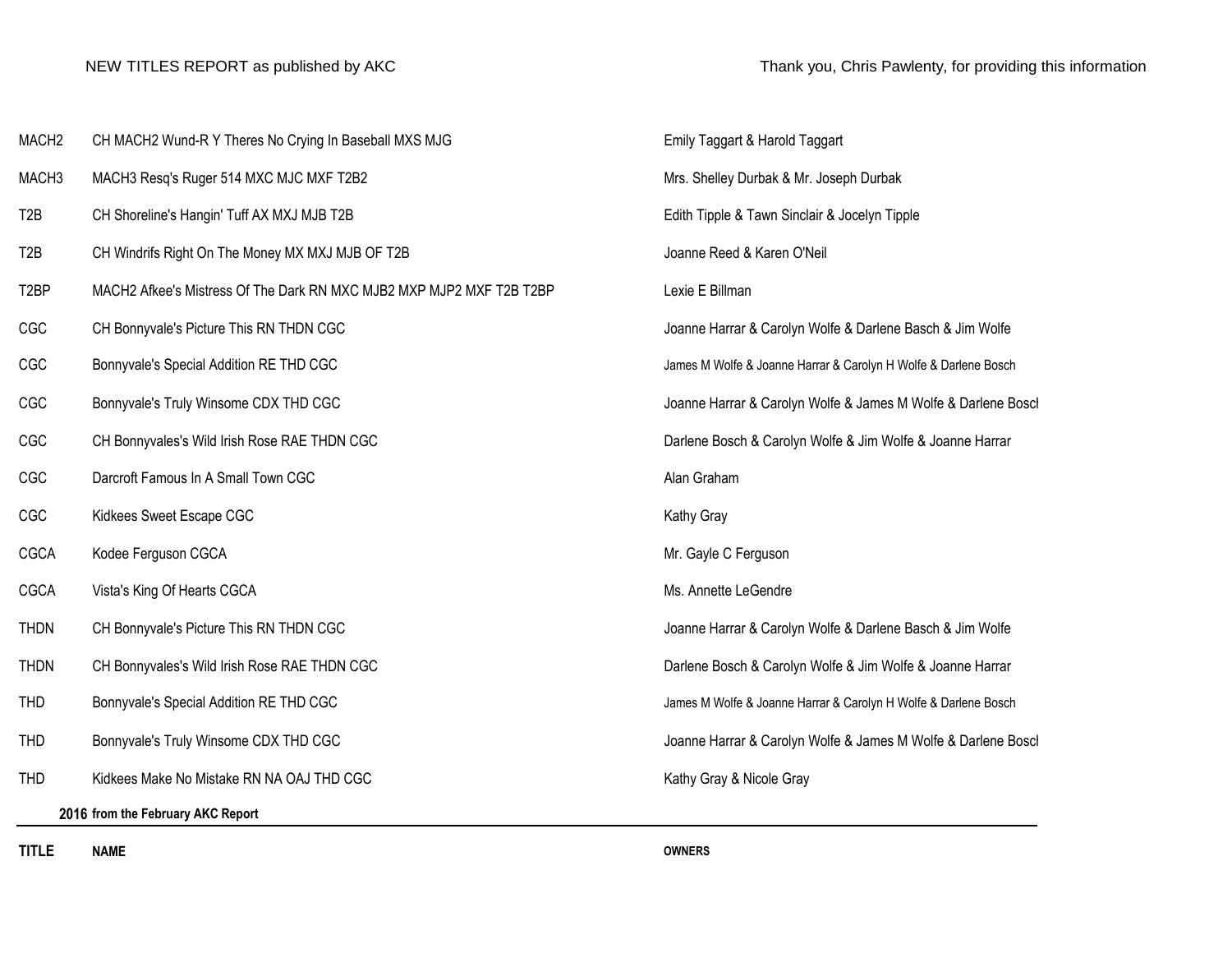| <b>CH</b>  | CH Ashbrook's Rock-A-By Baby                                                   | Linda Moss & Teresa Craig                        |
|------------|--------------------------------------------------------------------------------|--------------------------------------------------|
| CH         | CH Daimler's Under My Umbrella                                                 | <b>Bonnie Hronek</b>                             |
| <b>CH</b>  | CH Jamynn's Crazy For A Colada                                                 | Gloria Rumilla & Shirley Kilpatrick              |
| <b>CH</b>  | CH Kidkees Make No Mistake RN NA OAJ THD CGC                                   | Kathy Gray & Nicole Gray                         |
| <b>CH</b>  | CH Windrift's Pandora                                                          | Michelle Ann Roybal                              |
| GCH        | GCH CH Geatland's Kwispel V Sprookje                                           | Richard Su & Judith Nye                          |
| GCH        | GCH CH Keelypso's Tickle My Fancy                                              | Cynthia J Frederiksen & Soren Frederiksen        |
| <b>BN</b>  | GCH CH Kj's Hot Date BN RN CGC                                                 | Kristen Dowd                                     |
| AX         | CH Foxfair The Astronomer AX OAJ                                               | Deborah A Lynch & Jeanne Buente                  |
| AX         | CH Shoreline's Cup O Sunshine AX AXJ                                           | Ms. Jocelyn Tipple & Mrs. Tawn Sinclair          |
| <b>MXG</b> | CH Shoreline's Ruby Slippers CDX BN RAE MX MXG MXJ MJS XF T2B                  | Patricia Voyles & Tawn Sinclair                  |
| <b>MXC</b> | MACH2 Winsome's Raising The Bar MXC MJC OF T2B8                                | Kristine M Arnds                                 |
| MXP2       | MACH2 Afkee's Mistress Of The Dark RN MXC MJB2 MXP2 MJP2 MJPB MXF MFP T2B T2BP | Lexie E Billman                                  |
| MXP2       | Foxfair Counterpoint MXP2 MJP2 MJPB OFP                                        | Sherilyn K Solanick & John R Samuel              |
| MXP3       | CH Shoreline Guinness For Barkee CD BN RAE MX MXJ MXP3 MXPB MJP2               | Robyn M Mcnutt & Tawn Sinclair & Blaine E Mcnutt |
| MXP4       | MACH2 PACH Trumpet's Kentucky Rain MXS MJC MXP4 MXPB MJP4 MJPB PAX NF          | Kay Vonnahme                                     |
| <b>OAJ</b> | Keepsake Playing With Matches NA OAJ CAX                                       | Mary Kay Keenan                                  |
| AXJ        | CH Shoreline's Cup O Sunshine AX AXJ                                           | Ms. Jocelyn Tipple & Mrs. Tawn Sinclair          |
| MJS2       | CH MACH Daimler's Truly Top Secret CDX RE MXC MJS2 XF T2B CGC                  | Sue Ellen Cassiday & John Cassiday               |
|            |                                                                                |                                                  |

MJC5 GCH CH MACH14 Shoreline's Tuff Act To Follow VCD3 VER RAE2 MXS5 MJC5 MXF MFB TQX T2E Tawn Sinclair & John Sinclair